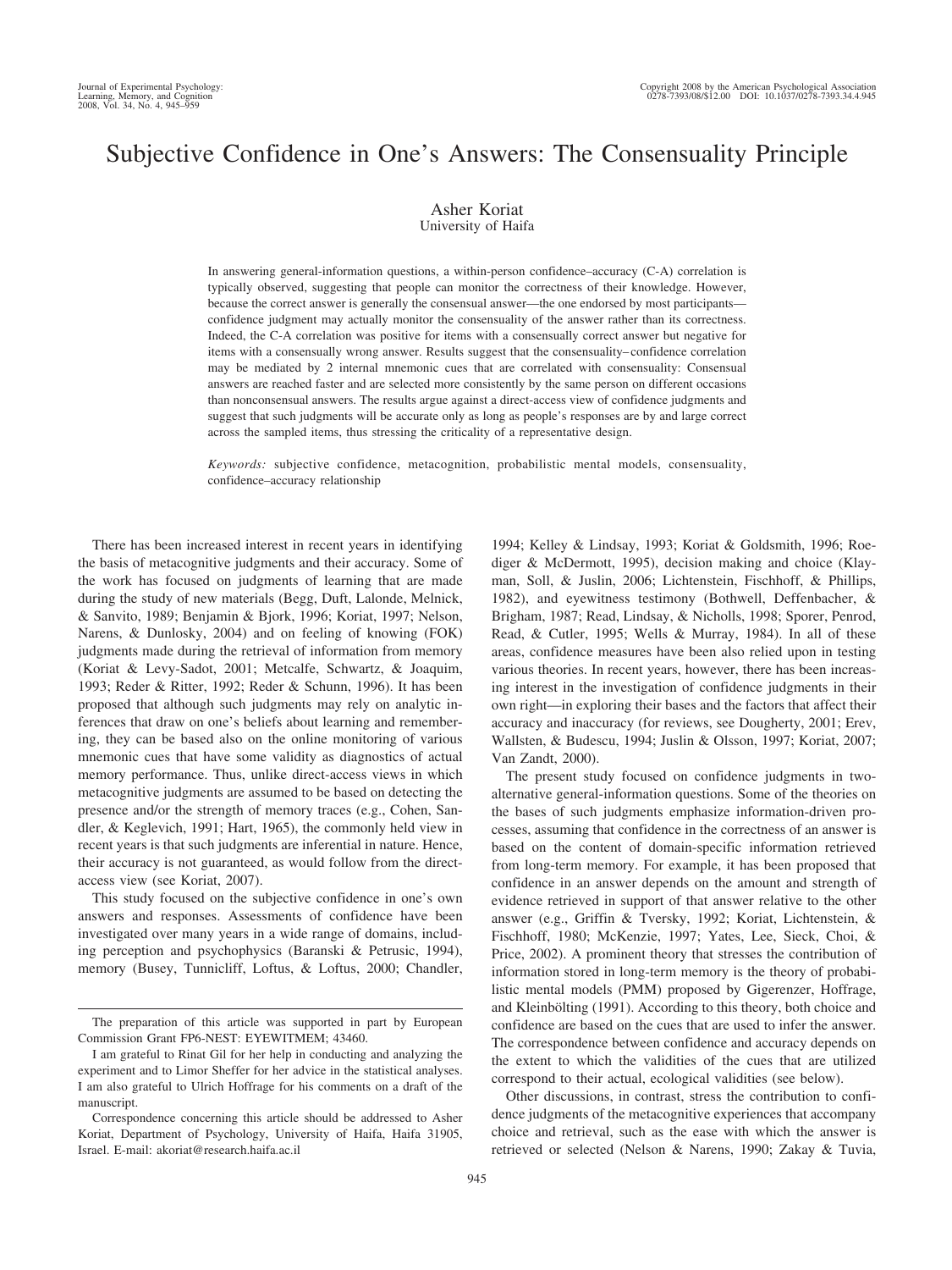1998). Indeed, participants express stronger confidence in the answers that they retrieve more quickly, whether those answers are correct or not (e.g., Kelley & Lindsay, 1993; Koriat, Ma'ayan, & Nussinson, 2006; Robinson, Johnson, & Herndon, 1997). Kelley and Lindsay (1993) found that priming participants with answers to general-information questions increased the speed with which the primed answers were recalled and, in parallel, enhanced confidence in those answers. However, by and large, response latency tends to be shorter for correct than for wrong answers, so that confidence judgments that are based on response latency are likely to monitor the correctness of the answer (Barnes, Nelson, Dunlosky, Mazzoni, & Narens, 1999; Costermans, Lories, & Ansay, 1992).

What is common to the theories of confidence that have just been mentioned is that they endorse an inferential, cue-utilization view according to which confidence judgments are based on inferences from cues, whether these cues constitute knowledge stored in memory or reside in the feedback from task performance, such as the ease with which a choice of an answer is reached. In this study, I examined a phenomenon that seems to be consistent with both types of theories and to have a certain degree of generality.

#### Subjective Confidence in a Phonetic-Symbolism Task

The study described in this article was motivated by an intriguing phenomenon that I reported many years ago (Koriat, 1975): Participants were successful in guessing the meaning of words from several languages, some of which they had never heard of, and in addition, they were successful in monitoring their performance, endorsing with greater confidence correct responses than wrong responses. The task that I used was based on the idea of a universal phonetic symbolism: the existence of sound–meaning associations that are universally shared and that have been incorporated in the words of natural languages (Brown, 1958; Sapir, 1929; Taylor & Taylor, 1965). To test this idea, participants were presented with antonymic words from noncognate languages (e.g., *chou–mei*) and were asked to match each of these words with their English equivalents (*beautiful– ugly*). Chances of getting the translation correct are 50%, but participants have been found to perform significantly better than chance (e.g., Slobin, 1968).

I noticed that participants felt greater confidence in some of their word-matching decisions than in others. I was curious to know whether these subjective feelings are diagnostic of the accuracy of the matching because some philosophers assume that universally shared notions have the quality of self-evidence: They strike one as being right. To examine this question, in addition to the requirement to match the members of each foreign pair with the members of the corresponding English pair, participants were asked to indicate their FOK on a 4-point scale, with 1 indicating *a totally wild guess* and 4 indicating that the answer is *reasonably likely to be right.*

Overall, the percentage of correct translation was 58.1%, which was significantly higher than the 50% chance level. In addition, however, the percentage of correct translation increased monotonously with FOK ratings, from 54% for a rating of 1 to 66% for a rating of 4, and the increase was highly significant.

These results present a puzzle: How can people monitor their success in guessing the meaning of words from a language, such as Yoruba or Kanarese, which they have never heard of? Certainly, the direct-access view does not seem to offer an answer, but it is also unclear what cues could participants use that would allow them to discriminate between correct and wrong guesses.

## Relating Metaknowledge Accuracy to Knowledge Accuracy

Toward a solution of this puzzle, Koriat (1976) noted an artifact (which later became a corollary of a theory; Koriat, 1993) in the 1975 study. That study, in fact, yielded two observations that at first sight appear unrelated. First, participants' knowledge was accurate: Participants were able to guess the meaning of foreign words with better than chance success. Second, their metaknowledge was accurate: They were able to monitor the correctness of their guesses. The joint occurrence of both observations raises a methodological problem. Specifically, knowledge accuracy implies that the correct translation tends to be the one that is more compelling, that is, one that is consensually endorsed. When we focus on metaknowledge accuracy, we face the problem that the correctness of the translation and its consensuality (the percentage of participants endorsing it) are correlated. Thus, it is unclear whether FOK ratings are correlated with the correctness of the translation or with some aspect of that translation that makes it attractive to most participants.

To examine this question, Koriat (1976) dissociated correctness from consensuality by including in a new study many items for which participants are likely to agree on the wrong translation. A list of items was compiled from several word-matching studies with a heavy representation of items that are consensually wrong. The same procedure as in Koriat (1975) was used. On the basis of the translation results, the items were classified ad hoc into three classes according to whether the majority of participants significantly agreed on the correct translation, significantly agreed on the wrong translation, or did not agree on either. These classes were labeled consensually correct (CC), consensually wrong (CW), and nonconsensual (NC), respectively. The results clearly indicated that FOK ratings correlated with the consensuality of the translation rather than with its correctness: For the CC class, correct answers were indeed associated with stronger FOK ratings, as in Koriat (1975). However, for the CW class, it was the wrong answers that were associated with the stronger ratings. For the NC class, FOK ratings were unrelated to the correctness of the match.

The conclusion from these results is that when a representative sample of items is used, as in Koriat (1975), participants can monitor the correctness of their responses. However, as the results of Koriat (1976) indicate, they do so indirectly, by relying on some cues that are correlated with accuracy. These cues would seem to underlie the consensuality of the response—the extent to which it tends to be endorsed by the majority of people. These results also demonstrate the intimate link between metaknowledge accuracy and knowledge accuracy: Metaknowledge is accurate as long as knowledge itself is accurate.

The idea that metaknowledge accuracy derives from knowledge accuracy also underlies Koriat's (1993) accessibility model of the FOK that is experienced during retrieval. When people fail to retrieve a solicited target from memory, they can predict with some degree of accuracy whether they will be able to retrieve the elusive target at some later time or recognize it among distractors. In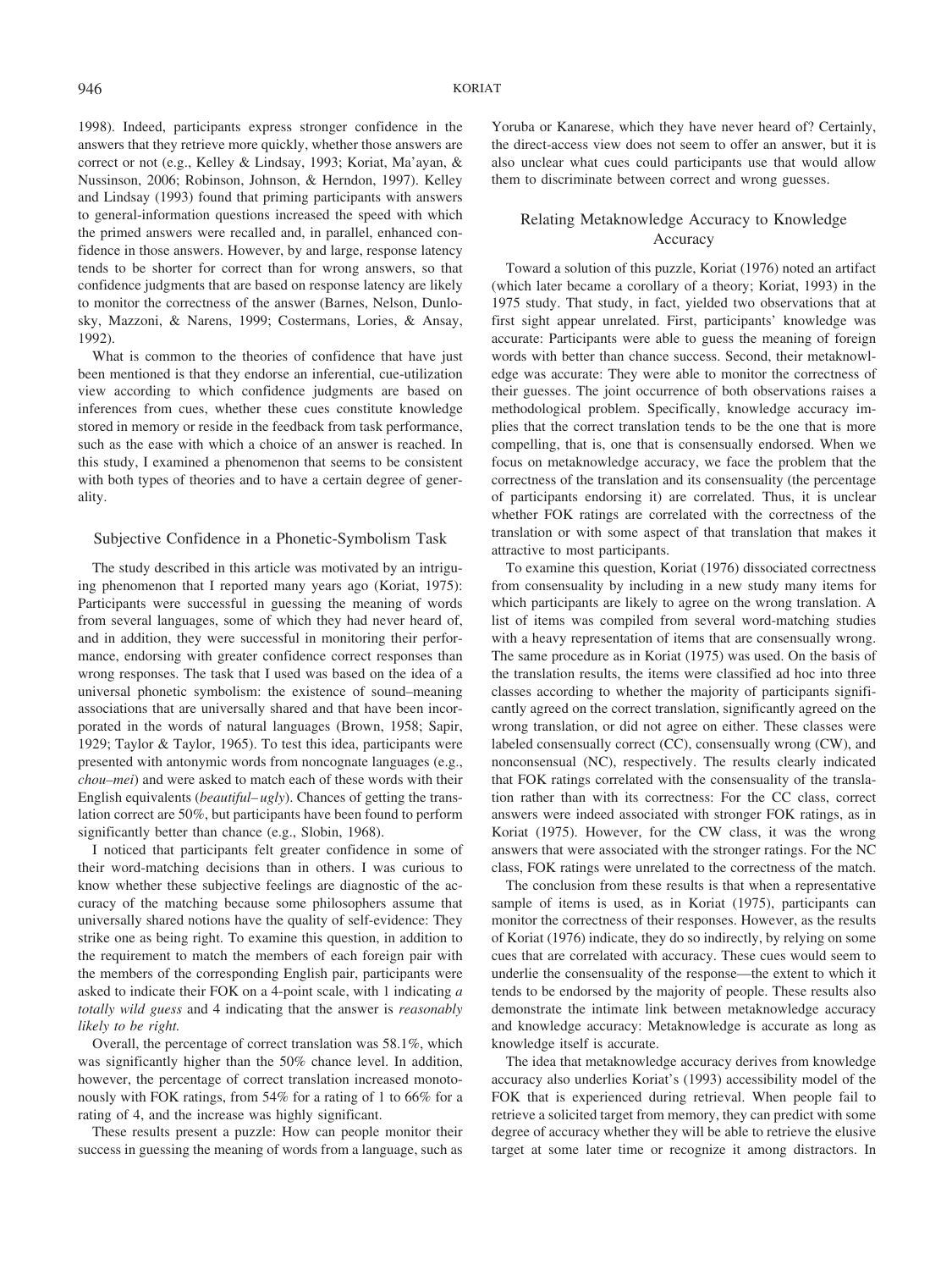contrast to trace-access theories, which assume that FOK judgments are based on access to the underlying memory traces (e.g., Hart, 1965), Koriat proposed that these judgments are based on the mere accessibility of partial clues about the target—the number of clues retrieved and their ease of access. It was claimed that rememberers have no privileged access to the trace of the elusive target nor can they monitor directly the accuracy of the clues that come to mind. Rather, FOK judgments are affected by the total amount of clues that are accessible about the target regardless of their accuracy.

Why then are FOK judgments accurate by and large? According to the accessibility model, this is because memory itself is accurate in the sense that most of the information that comes spontaneously to mind during retrieval, both full and partial information, is correct (see Koriat & Goldsmith, 1996). Thus, the accuracy of metamemory derives from the accuracy of memory itself. In support of this conclusion are the results of Koriat's (1995) study. The design of that study bears some resemblance to the study of Koriat (1976), but it involved FOK judgments in attempting to recall the answer to general-information questions. Memory pointers (questions calling for a specific target—a name or a word—as a response) were divided into those that elicited primarily correct answers (CC pointers) and those that elicited primarily wrong answers (CW pointers) among participants who provided an answer. FOK ratings among participants who failed to provide an answer were found to correlate positively with subsequent recognition performance only for the CC pointers. For the CW pointers, in contrast, FOK judgments following recall failure were inversely correlated with recognition performance. This was true even for pointers that brought to mind a variety of wrong answers, rather than a single incorrect answer, among participants who provided an answer. These results were taken to suggest that FOK judgments about an elusive memory target are accurate as long as the memory pointer brings to mind partial information that is predominantly correct. Thus, FOK judgments have no privileged access to the correct elusive target. Rather, their success in predicting correct memory performance derives from their reliance on a cue that is generally correlated with correct performance.

#### The Confidence–Consensuality Relationship for Subjective Confidence

The present study extended investigation to confidence judgments in answering general-information questions. It examined the hypothesis that such judgments are also correlated with the consensuality of the answer rather than with its accuracy. Twoalternative forced-choice general-knowledge questions were used that were likely to differ in the proportion of participants who chose the correct answer. Participants answered each question and assessed the probability that the answer is correct using a 50%– 100% scale. On the basis of the distribution of the answers across participants, the items were divided ad hoc into three classes, as in Koriat (1976): CC, CW, and NC. If confidence judgments are correlated with the consensuality of the response rather than with its correctness, we should expect the confidence–accuracy (C-A) relationship to be positive for the CC items but negative for the CW items. The NC items were expected to yield little correlation between confidence and accuracy.

What is the rationale for these predictions? It is proposed that several processes that contribute to confidence judgments may converge in producing a confidence– consensuality (C-C) relationship. To describe these processes, I refer to the distinction commonly drawn in discussions of metacognition between information-based and experience-based metacognitive judgments (see Koriat & Levy-Sadot, 1999; Koriat, Nussinson, Bless, & Shaked, in press; Strack, 1992). Information-based judgments rely on analytic, deliberate inferences in which domain-specific beliefs and knowledge in long-term memory are consulted and weighed to reach an educated judgment. Experience-based judgments, in contrast, are assumed to rely on mnemonic cues that derive online from task performance. These cues give rise directly to a sheer subjective feeling that can then serve as the basis for metacognitive judgments (Benjamin & Bjork, 1996; Kelley & Jacoby, 1996; Koriat, 1997; Schwartz, 1994). For example, the fluency with which information is processed and encoded is assumed to affect judgments of learning during study (Kelley & Rhodes, 2002). The amount of partial clues that come to mind during the search for a memory target, the consistency among these cues, and the ease with which they come to mind are assumed to affect FOK judgments (Koriat, 1993; Schreiber & Nelson, 1998). Finally, the speed with which an answer is retrieved or chosen is assumed to affect confidence in that answer (Kelley & Lindsay, 1993; Robinson et al., 1997).

The distinction between experience-based and informationbased metacognitive judgments parallels the general distinction in dual process theories between System 1 and System 2 processes (see Kahneman, 2003; Koriat, Bjork, Sheffer, & Bar, 2004; Stanovich & West, 2000). Previous results suggest that participants adopt an intuitive mode of responding as a default but tend to shift to an analytic, deliberate mode when they realize that their immediate gut feelings have been contaminated by irrelevant factors or when they experience cognitive dysfluency (e.g., Alter, Oppenheimer, Epley, & Eyre, 2007; Gilbert, 2002; Jacoby & Whitehouse, 1989; Strack, 1992). Despite the differences between the two types of processes, however, it is proposed that both should yield a C-C relationship. Consider first information-based confidence judgments. As noted earlier, one of the influential theories of subjective confidence in question answering is the PMM theory (Gigerenzer et al., 1991). It assumes that the choice of an answer and the confidence in that choice are based on knowledge stored in long-term memory about the structure of the natural environment. Each general-information question may be assumed to define a target variable as well as the cues that can be used to infer that variable. For example, a question about which of two cities has a larger number of inhabitants may activate such cues as which of the cities has a famous soccer team, which of the cities is a state capital, and so on. Each such cue has a certain degree of validity, and as long as the PMM underlying choice is adapted to the natural environment, as is generally the case for typical or representative general-knowledge questions, then confidence judgments should be well calibrated. In the case of deceptive or misleading questions, however, cue validities do not correspond to ecological validities, and therefore, such questions generally engender inflated confidence because the activated cues tend to lead to an incorrect response.

Gigerenzer et al. (1991) tested their theory using questions involving the number of inhabitants in two cities. They noted that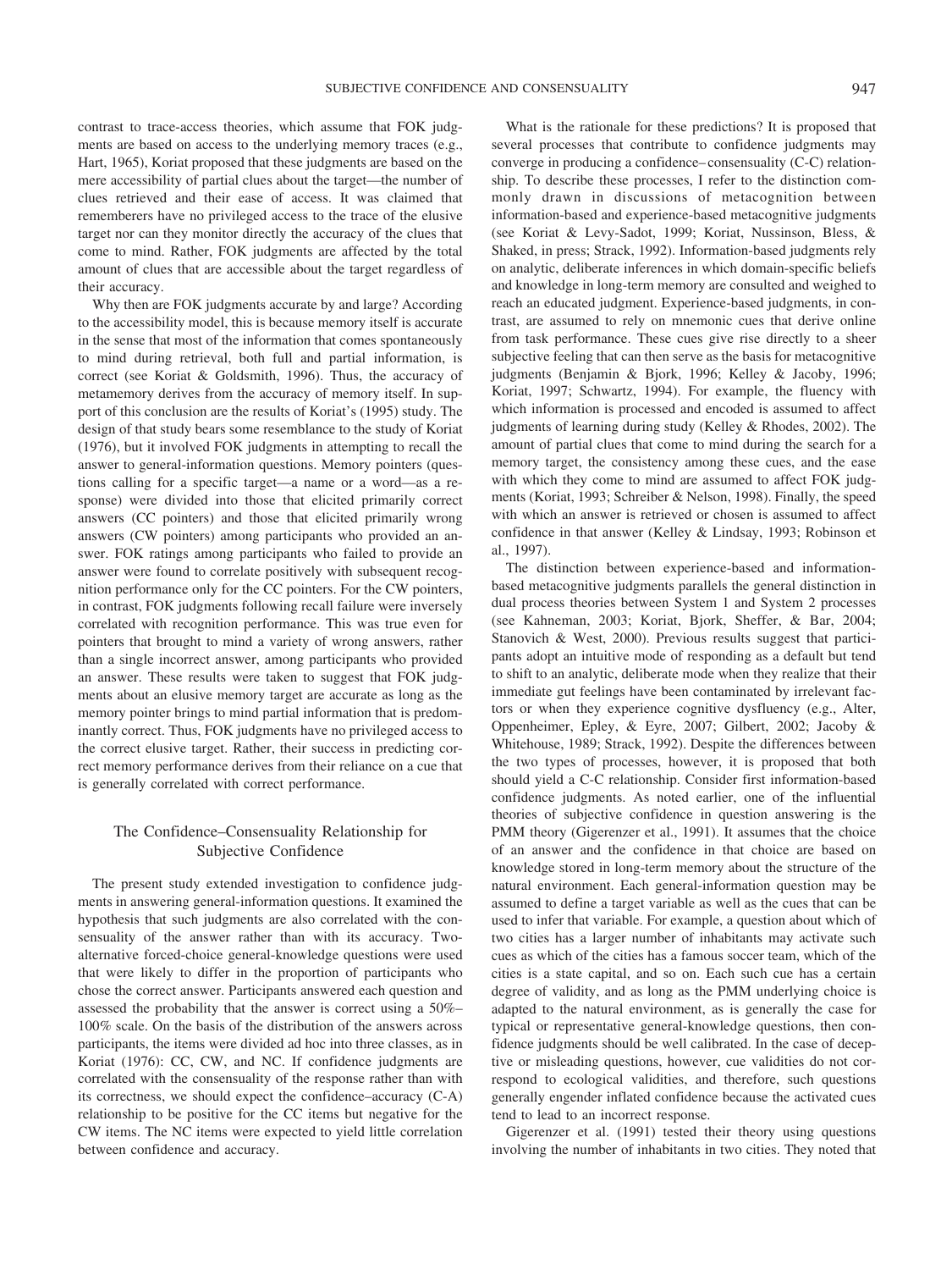their choice of such questions was because "this content domain allowed for a precise definition of a reference class in natural environments and for random sampling from this reference class" (Gigerenzer et al., 1991, p. 513). Yet how can the PMM theory be extended to the wide variety of questions that are included in most general-knowledge tests? For such questions, there is no single reference class that cuts across all the questions, and each question possibly activates a different set of cues whose validities are hard to define. It may be proposed, however, that even for such a heterogeneous set of questions, there is one general prediction that follows from the PMM theory: Confidence judgments should correlate with the consensuality rather than with the correctness of the answers. Thus, assuming, as postulated by Gigerenzer et al., that the choice of an answer and the confidence associated with it are both determined by cue validities, then the choices consensually made by most participants can be assumed to reflect the perceived validities of the activated cues rather than their actual, ecological validities. Hence, the confidence associated with an item should increase with the proportion of participants who choose that answer regardless of whether the answer is correct or wrong.

Indeed, results consistent with this prediction have been reported recently by Brewer and his associates (Brewer & Sampaio, 2006; Brewer, Sampaio, & Barlow, 2005) on the memory for deceptive and nondeceptive sentences. Brewer et al. (2005) had participants study a list of sentences and then recall the sentences and rate their confidence in their answers. Some of the sentences (deceptive) were designed to induce schema-based inference (e.g., recalling "The absentminded professor forgot his car keys" instead of "The absentminded professor didn't have his car keys"). A strong C-A relationship was found for the nondeceptive items but a much reduced relationship for the deceptive items. It was proposed that confidence is based on the heuristic that complete recalls are accurate recalls, and because participants are not aware of making an error in the case of deceptive sentences, they use the completeness belief to assign unduly high confidence to recall errors. A subsequent study (Brewer & Sampaio, 2006) using old/new recognition testing yielded even more striking results: The C-A relationship was reversed for deceptive items. Recognition rate averaged .71 for the nondeceptive items and .31 for the deceptive items. In parallel, confidence (on a 7-point scale) was higher for correct (5.4) than for wrong responses (4.8) for the nondeceptive items, but for the deceptive items. it was actually higher for the wrong responses (5.8) than for the correct responses (5.0). This pattern conforms to the consensuality principle in that confidence ratings were higher for consensually endorsed responses regardless of their accuracy.

Thus, the first aim of this study was to test the consensuality hypothesis with regard to confidence judgments in forced-choice general-information questions. It was predicted that confidence should correlate with the consensuality of the response, so that these judgments would be accurate only for the CC items. The CW items, in contrast, should yield a negative C-A correlation.

Although Gigerenzer et al. (1991) argued that their theory "deals with spontaneous confidence—that is, with an immediate reaction, not the product of long reflection" (p. 507), other researchers assume that immediate, intuitive judgments are experience based rather than information based (Koriat, 1998). They are assumed to rely on mnemonic cues that derive from the process of making a decision rather than on domain-specific knowledge (see Koriat et al., in press). I hypothesize, however, that experience-based confidence judgments too may yield a C-C correlation. Thus, the second aim of this study was to test this hypothesis with regard to two mnemonic cues that derive online from task performance: decision latency and self-consistency.

Consider decision latency first. As mentioned earlier, it has been proposed that one of the mnemonic cues that contribute to immediate subjective confidence is the ease with which an answer is retrieved or chosen (Costermans et al., 1992; Kelley & Lindsay, 1993; Koriat et al., 2006; Nelson & Narens, 1990; Robinson et al., 1997). Indeed, several previous results suggest that (a) decision latency influences confidence judgments (cue utilization) and (b) decision latency is diagnostic of the correctness of the answer (ecological validity; Koriat et al., 2006; Robinson et al., 1997). These observations suggest that reliance on response latency as a cue for confidence contributes to the C-A correlation. I propose, however, that such is the case only for typical or representative questions for which the correct answer is the one that is more likely to be chosen. For deceptive questions, in contrast, it is the wrong answer that may be associated with shorter response latency. However, participants apply the same heuristic across all items, a heuristic that has probably been adapted to representative items: Easily retrieved or chosen answers are more likely to be correct than answers that are associated with longer latencies. Therefore, confidence judgments that are based on response latency should also yield a C-C correlation. This idea was tested by showing that response latency is correlated with the consensuality of the response rather than with its correctness and that participants appear to apply the same heuristic indiscriminately to all items: Faster choices are more likely to be correct than slower choices.

A second internal cue that may also yield a C-C correlation is cue consistency. Several theories assume that in attempting to answer a forced-choice question, participants retrieve different considerations and that their choice depends on the balance of evidence in favor of each of the answers. Subjective confidence in the chosen answer depends then on the extent to which the retrieved considerations consistently favor that answer (Juslin & Olsson, 1997; Saito, 1998; Slovic, 1966). Assuming that participants draw on a similar set of considerations in choosing the answer for a given item, then the between-participant variation in the choice made for that item should be diagnostic of the degree of within-person vacillations and conflict that occur online as a person retrieves different considerations. Hence, reliance on cue consistency as a basis of one's confidence in a choice may also be expected to yield a C-C correlation.

To test this hypothesis, I had participants answer the same questions twice. The assumption was that self-consistency in the choice made across the two encounters can serve as an index of the degree of self-consistency experienced in making a choice in each encounter (Koriat, 1976; Slovic, 1966). Therefore, degree of selfconsistency across different presentations of the question should correlate with cross-participant consensus and should yield the same pattern of relationship to confidence as does cross-participant consensus. Thus, for CC items, answers that are repeated across the two presentations should tend to be more correct than nonrepeated answers. For the CW items, in contrast, it is the nonrepeated answers that have a higher chance to be correct.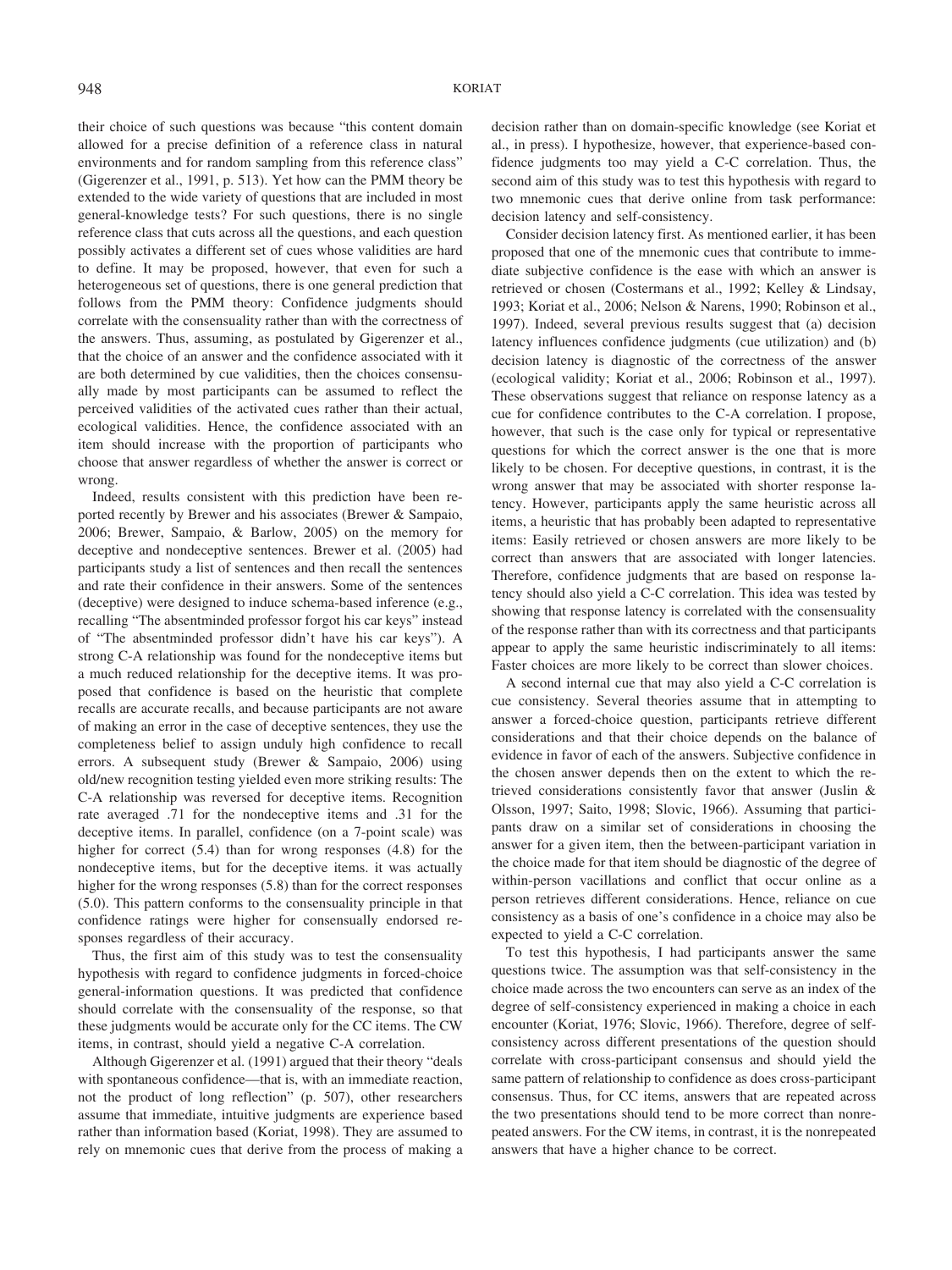#### Experiment

#### *Method*

*Participants.* Forty-one Hebrew-speaking Haifa University psychology undergraduates (33 females and 8 males) participated in the experiment for course credit.

*Stimulus materials.* A 110-item general-knowledge test (in Hebrew) was developed, with questions covering a broad range of topics; 105 questions were used for the experiment phase, and the other 5 were used for the preceding practice phase. Most of these questions were taken from Koriat's (1995) study of the FOK. Each question was followed by two alternative one- or two-word answers, either a concept or a name of a person or a place.

In compiling these questions, a deliberate attempt was made to include questions that differ widely in the likelihood of evoking correct and incorrect answers. The questions were compiled from many sources, taking advantage of some of the deceptive items reported in the literature (e.g., Fischhoff, Slovic, & Lichtenstein, 1977; Gruneberg, Smith, & Winfrow, 1973; Nelson, Gerler, & Narens, 1984). In addition, several pretests were carried out to assure a sufficiently large number of deceptive items. Examples of the questions can be found in Koriat (1995).

*Apparatus and procedure.* The experiment was conducted on an IBM-compatible personal computer. Each question appeared on the screen and remained until the participant pressed the space bar to indicate that he or she had finished reading it. Immediately after that, two alternative answers, labeled *a* and *b,* were presented beneath the question, and the participant indicated his or her answer by pressing either a left or a right key on the keyboard. Decision time, defined as the interval between the space-bar press and the choice of the answer, was measured. After the choice of an answer, the statement "confidence (50%–100%)" appeared on the screen. Participants were required to type in a number at that range, which expressed their confidence in the correctness of the answer. The instructions before the experiment indicated that 50% represented a chance level and that participants should make an effort to assess the likelihood that their answer was correct, using the full range between 50% and 100%.

After a short break, the entire procedure was repeated. The order of presentation of the questions was determined randomly for each participant and presentation. The order of the alternative answers was counterbalanced across participants.

#### *Results*

As expected, the percentage of correct answers differed extensively between items, ranging from 9.8% to 100%. The items were divided on a post hoc basis: A choice of an answer by 28 or more of the 41 participants is significantly different from chance at the .05 level by a binomial test. There were 35 items for which 28 or more of the participants chose the correct answer. These were classified as CC items. For 13 items, 28 or more of the participants chose the wrong answer, and these were classified as CW items. The remaining 57 items were classified as NC items.

*Calibration.* I first report the results on calibration (or absolute accuracy)—the correspondence between mean confidence and proportion correct (Lichtenstein et al., 1982). Previous discussions have emphasized the possible contribution of deceptive items to the overconfidence bias that is typically observed in the monitoring of one's own knowledge (see Hoffrage, 2004; Juslin, Winman, & Olsson, 2000; Nickerson, 1998). It has been argued that this bias may be due to the biased sampling of items by researchers—the tendency to include too many misleading items (Gigerenzer et al., 1991). Indeed, when items are sampled representatively, the overconfidence bias has been found to decrease or disappear entirely. In this study, too, confidence judgments for the CW items were considerably inflated (69.2%) in comparison with their mean percentage of correct answers (22.9%). In contrast, the CC items yielded an underconfidence bias, with confidence and accuracy averaging 80.6% and 77.8%, respectively,  $t(40) = 2.53$ ,  $p < .05$ . The respective means for the NC items were 65.0% and 52.6%,  $t(40) = 8.72$ ,  $p < .0001$ . This pattern of results conforms to the so-called hard– easy effect (Lichtenstein & Fischhoff, 1977): The overconfidence bias decreases as the difficulty of the questions decreases (see, e.g., Gigerenzer et al., 1991; Suantak, Bolger, & Ferrell, 1996) to the extent that easy items tend to produce a certain degree of underconfidence overall (e.g., Griffin & Tversky, 1992; Lichtenstein & Fischhoff, 1977).

Whereas previous studies focused on calibration—the overall overconfidence or underconfidence bias as it may differ for representative and nonrepresentative items (Gigerenzer et al., 1991; Juslin et al., 2000)—this study was concerned with monitoring resolution (Nelson, 1984; or discrimination accuracy, Yaniv, Yates, & Smith, 1991)—the extent to which confidence judgments discriminate between correct and wrong answers. The consensuality principle implies that the inclusion of nonrepresentative, CW items in the experimental list not only hurts calibration but should also impair resolution.

*Confidence judgments for correct and wrong answers.* I examine first the C-A relationship. Figure 1A presents mean confidence judgments for correct and wrong answers for the three classes of items. The means in this figure are based on 39 participants who had both correct and wrong answers for each class of items (one participant was wrong on all CW items, and one was never wrong on all CC items). The results for the CC and CW classes clearly demonstrate a crossover interaction. A two-way analysis of variance (ANOVA), Item Class (CC vs. CW)  $\times$  Correctness, yielded  $F(1, 38) = 22.94$ ,  $MSE = 51.10$ ,  $p < .0001$ , for item class;  $F(1, 38) = 16.57$ ,  $MSE = 46.02$ ,  $p < .001$ , for correctness; and  $F(1, 38) = 48.47$ ,  $MSE = 70.33$ ,  $p < .0001$ , for the interaction. For the CC items, confidence was higher for correct than for wrong answers,  $t(38) = 11.03$ ,  $p < .0001$ . This was true for 37 out of the 39 participants ( $p < .0001$ , by a binomial test). In contrast, for the CW items, confidence was higher for the wrong items,  $t(38) = 2.35$ ,  $p < .05$ . This pattern was true for 29 out of the 39 participants ( $p < .005$ , by a binomial test). Thus, confidence is correlated with the consensuality of the response rather than with its correctness. For the NC items, there was no difference in confidence between correct and wrong answers,  $t(38) = 1.14, p < .26.$ 

Note that mean confidence for the less compelling, nonconsensual response was about the same for the CC and CW items (66.5% and 65.5%, respectively) and was similar to that for both responses in the NC class (65.3% for correct responses and 64.0%, for wrong responses). This pattern suggests that the higher overall confidence for the CC class (73.4%) than for the CW class (67.9%) derives from degree of consensus being higher for the CC items than for the CW items. Thus, there were seven CC items (20%) and only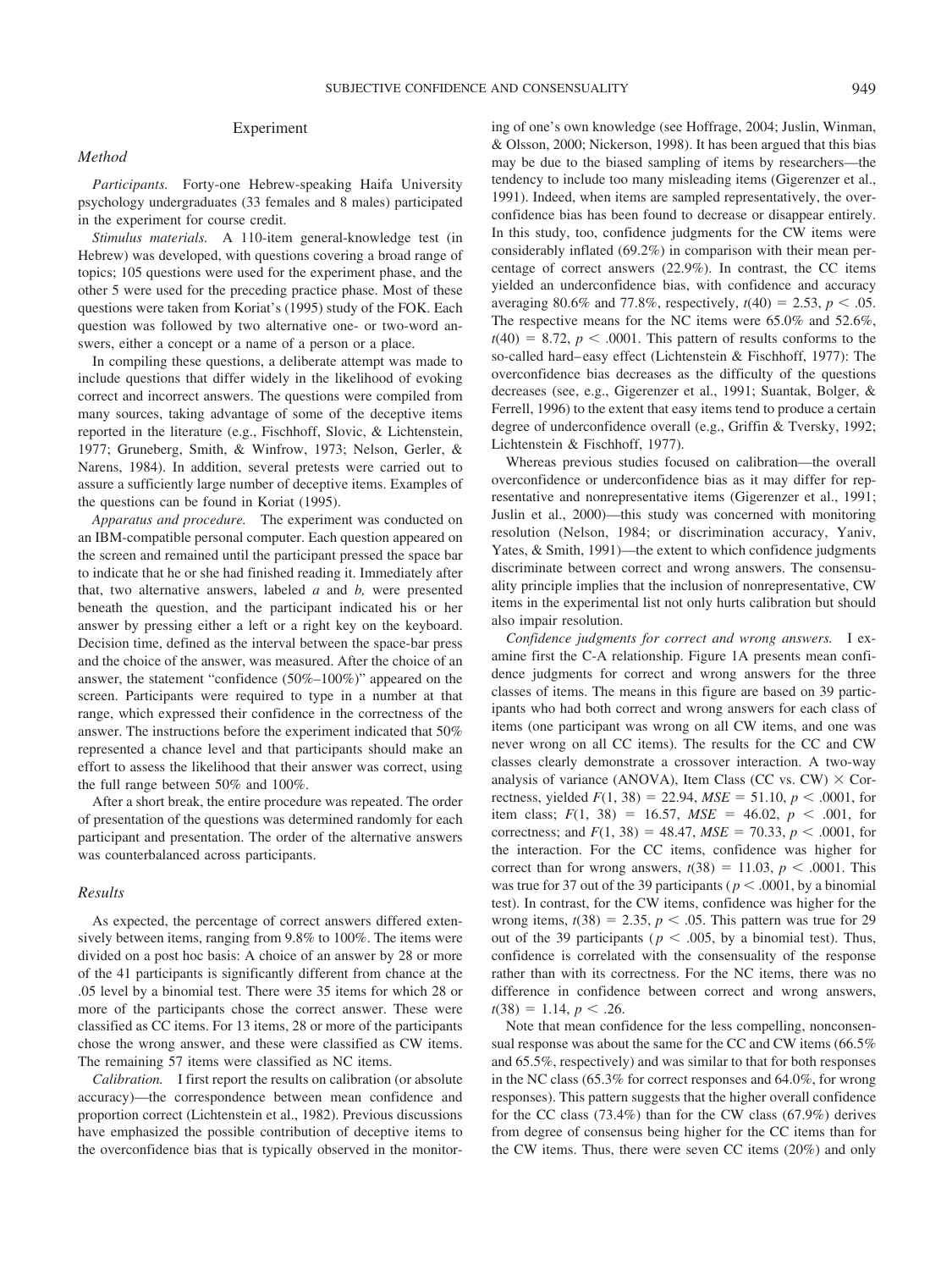

*Figure 1.* Mean confidence for correct and wrong answers, plotted separately for the consensually correct (CC), consensually wrong (CW), and nonconsensual (NC) items (Panel A). In Panel B, the results are plotted for the 13 CC and 13 CW items that were matched on the proportion of consensual responses.

one CW item (7.7%) with consensus above 90%. This difference may also explain why correct answers were associated with higher confidence overall (72.9%) than were wrong answers (68.5%).

To examine this interpretation of the results more closely, I selected 13 CC items such that each of them matched as closely as possible the proportion of consensual responses of one of the 13 CW items. For this set of 26 items, an Item Class (CC vs. CW)  $\times$ Correctness ANOVA (based on 37 participants because 2 additional participants did not produce wrong responses in the selected CC items) yielded  $F(1, 36) = 2.37$ ,  $MSE = 62.77$ ,  $p < .14$ , for item class;  $F(1, 36) = 20.54$ ,  $MSE = 54.35$ ,  $p < .0001$ , for correctness; and  $F(1, 36) = 37.10$ ,  $MSE = 105.04$ ,  $p < .0001$ , for the interaction. Mean confidence for the CC items (69.8%) was still higher than that for the CW items (67.8%), but the difference was smaller than was observed for the entire pool of items. The crossover interaction noted earlier was replicated (see Figure 1B): For the CC items, confidence was higher for correct answers than for wrong answers,  $t(36) = 8.13$ ,  $p < .0001$ , whereas, for the CW items, confidence was higher for the wrong answers than for the correct answers,  $t(36) = 2.16$ ,  $p < .05$ . However, as suggested by the Class  $\times$  Correctness interaction, the discrimination between consensual and nonconsensual answers was significantly better for the CC (15.8 percentage points) than for the CW items (4.8 percentage points).

It has been proposed that the confident wrong responses to deceptive items are generally based on familiarity rather than recollection (Kelley & Sahakyan, 2003). Is it perhaps the case that the relationship between confidence and consensuality is due only to participants who are less knowledgeable and base their responses mostly on familiarity or guessing? To examine this question, I divided participants at the median of the percentage of correct answers into 20 participants who exhibited low percentage and 21 who exhibited high percentage. Percentage correct averaged 52.8% and 63.4%, respectively, for the two groups. Although confidence was somewhat lower for the low (67.6%) than for the high group (71.9%),  $t(39) = 2.44$ ,  $p < .05$ , both groups exhibited marked overconfidence,  $F(1, 39) = 119.67$ ,  $MSE = 23.05$ ,  $p <$ .0001, which was stronger for the low than for the high group, *F*(1,  $39$ ) = 8.67, *MSE* = 23.05, *p* < .001, for the interaction (see also Dunning, Johnson, Ehrlinger, & Kruger, 2003). Nevertheless, the results for each of the groups yielded a pattern similar to that obtained for the entire sample (see Figure 1). Thus, a two-way ANOVA, Item Class (CC vs. CW)  $\times$  Correctness, carried out separately for each group (19 and 20 participants each, who had both correct and wrong answers in each item class), yielded a significant interaction for the low-accuracy group,  $F(1, 18)$  = 23.24,  $MSE = 65.86$ ,  $p < .0001$ , as well as for the high-accuracy group,  $F(1, 19) = 24.15$ ,  $MSE = 78.00$ ,  $p < .0001$ . In fact, a three-way ANOVA, including group (low vs. high accuracy) as a between-subject factor, yielded  $F < 1$  for the triple interaction. Thus, the pattern depicted in Figure 1 held true regardless of degree of knowledge.

In sum, the results are generally consistent with those of Koriat (1976) for the phonetic-symbolism task and with those of Koriat (1995) for FOK judgments about the likelihood of identifying an unrecalled memory target. These results indicate that confidence in an answer is correlated with its consensuality—the extent to which it is endorsed by the majority of participants—rather than with its correctness. Because, for most general-information questions, the consensual answer is also the correct one (as is the case for the CC items), confidence judgments generally correlate positively with accuracy.

*Confidence–accuracy correlations.* I calculated also the within-person C-A correlation (resolution) using gamma as a measure of the extent to which participants can discriminate between correct and wrong answers (see Nelson, 1984). The gamma correlation across all items averaged .24, significantly different from zero,  $t(40) = 10.27$ ,  $p < .0001$ . This correlation, however, differed markedly for the three types of items. It was positive (.47) across the 35 CC items (using each time only participants for whom the correlation was computable),  $t(39) = 9.49$ ,  $p < .0001$ , but was significantly negative  $(-.24)$  across the 13 CW items,  $t(39)$  = 2.82,  $p < .01$ . As expected, the correlation  $(.04)$  was not significant across the 57 NC items,  $t(40) = 0.95$ . A one-way ANOVA, comparing the three correlations (based on 39 participants) yielded  $F(2, 76) = 28.15$ ,  $MSE = 0.169$ ,  $p < .0001$ . This pattern of results is similar to that reported by Koriat (1976) for FOK ratings in the phonetic-symbolism task. In that study, the correlation across items, between the percentage of correct translations of an item and the mean FOK rating associated with it, was .63 for CC items, .43 for CW items, and .13 for NC items. In Koriat's (1995)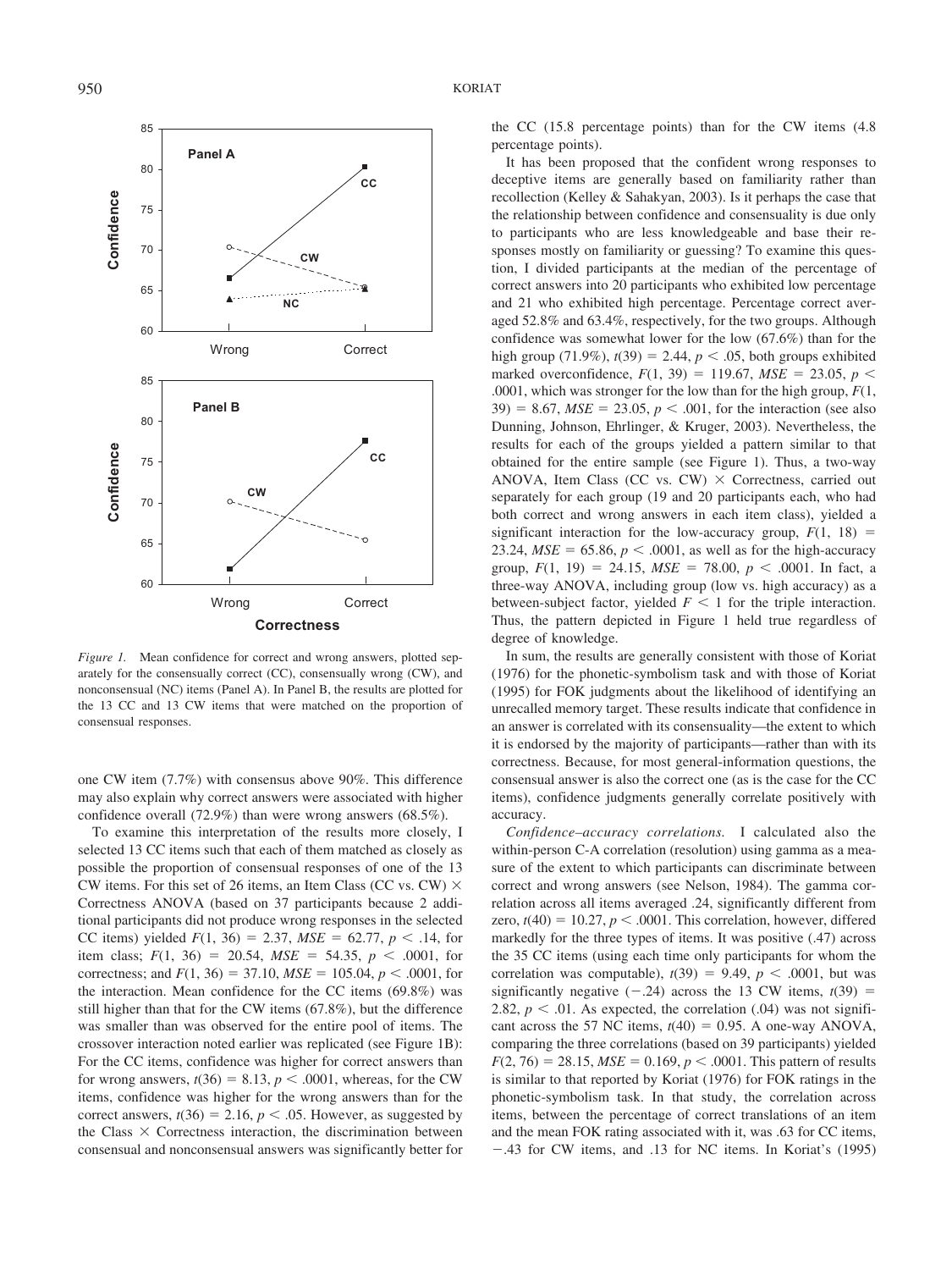study, the within-person correlation between FOK judgments about nonrecallable targets and the subsequent accurate recognition of these targets averaged .31 for CC items and  $-.18$  for the CW items, both significantly different from zero. Brewer and Sampaio (2006) also reported a within-person gamma correlation between confidence and accuracy of .26 for nondeceptive sentences and  $-.44$  for deceptive sentences.

In sum, confidence judgments are not inherently diagnostic of accuracy. The within-person C-A correlation is positive only when the consensually favored response is the correct response. In contrast, it is negative, and significantly so, when the consensual response is the wrong response. The observation that this pattern is found consistently across several studies that differed in many procedural details testifies to the robustness of the consensuality principle: Metacognitive judgments are correlated with the consensuality of the response rather than with its accuracy.

*Decision time as a mediator of the C-C correlation.* The results just reported are consistent with the PMM theory of subjective confidence (Gigerenzer et al., 1991), which predicts that confidence judgments should be calibrated as long as the generalknowledge questions are drawn randomly from a reference class that is familiar to the participants. In that case, participants' mental representations will be adapted to the ecological reference class. When the questions are not representative, the cue validities activated are expected to lead to incorrect choices and to inflated confidence judgments, as was found to be the case for the CW questions.

The C-C correlation is assumed to follow from the postulate of PMM theory that choice and confidence are both determined by cue validities. In contrast, theories that stress mnemonic determinants of confidence have derived their strength precisely from demonstrations of dissociations between confidence and performance (Busey et al., 2000; Chandler, 1994; Garry, Manning, Loftus, & Sherman, 1996). How would such theories account for the C-C correlation?

One possibility is that experiential cues, such as decision latency, are correlated with the consensuality of the response so that a C-C correlation will be obtained even when confidence is based on such cues rather than on information stored in long-term memory. Thus, it was hypothesized that responses that are endorsed by a larger proportion of participants are also made faster by each person than those endorsed by a smaller proportion. Because confidence in a response correlates positively with the speed of making that response, reliance on response latency as a basis of confidence can also yield a C-C correlation.

To test this hypothesis, I examined mean decision time for correct and wrong answers for the three classes of items.<sup>1</sup> The results are presented in Figure 2, based on 39 participants as in Figure 1. A clear crossover interaction is evident in comparing the results for the CC and CW items. An Item Class (CC vs. CW)  $\times$ Correctness (correct vs. wrong) ANOVA on decision time yielded a significant interaction,  $F(1, 38) = 17.12$ ,  $MSE = 5.42$ ,  $p <$ .0005. The main effects of class and correctness were not significant  $(F \leq 1$  for both). The CC items yielded the typical pattern of faster decision times for correct than for wrong answers,  $t(38)$  = 4.48,  $p < .0001$  (Koriat et al., 2006; Robinson et al., 1997). The CW items, in contrast, exhibited the opposite pattern, with wrong answers yielding faster response times than correct answers,



 $t(38) = 2.33$ ,  $p < .05$ . For the NC items, the difference between correct and wrong answers was not significant,  $t(39) = 0.14$ , *ns*.

Overall, the pattern of results for decision time (see Figure 2) mimics that observed for confidence judgments (see Figure 1). The similarity between the two patterns supports the possibility that experience-based confidence judgments that are based on response latency as a mnemonic cue for subjective confidence should also yield a C-C correlation.

*The relationship between decision time and accuracy.* The within-person gamma correlation between decision time and accuracy is an index of the extent to which decision time can be relied upon as a cue for discriminating between correct and wrong answers. This correlation averaged only  $-.04$  across all items but differed markedly between the three classes of items. As expected, it was negative  $(-.26)$  for the CC items (here and in the following analyses, using each time only participants for whom the correlation was computable),  $t(39) = 5.34$ ,  $p < .0001$ , but was significantly positive (.20) for the CW items,  $t(39) = 3.22$ ,  $p < .005$ . The correlation for the NC items  $(0.01)$  was not significant,  $t(40)$  = 0.53. A one-way ANOVA comparing the three correlations (based on 39 participants) yielded  $F(2, 76) = 26.74$ ,  $MSE = 0.073$ ,  $p <$ .0001. Thus, although response latency is generally a valid predictor of accuracy (Costermans et al., 1992; Koriat et al., 2006; Robinson et al., 1997), such is only true for typical items, for which participants' responses are correct by and large.

*The relationship between decision time and confidence.* Although decision time was not correlated uniformly with accuracy,



<sup>&</sup>lt;sup>1</sup> Because of a program error, the decision time for the first item (which appeared immediately after the five practice items) was not recorded. Thus, the decision latency analyses were based only on 104 items for each participant.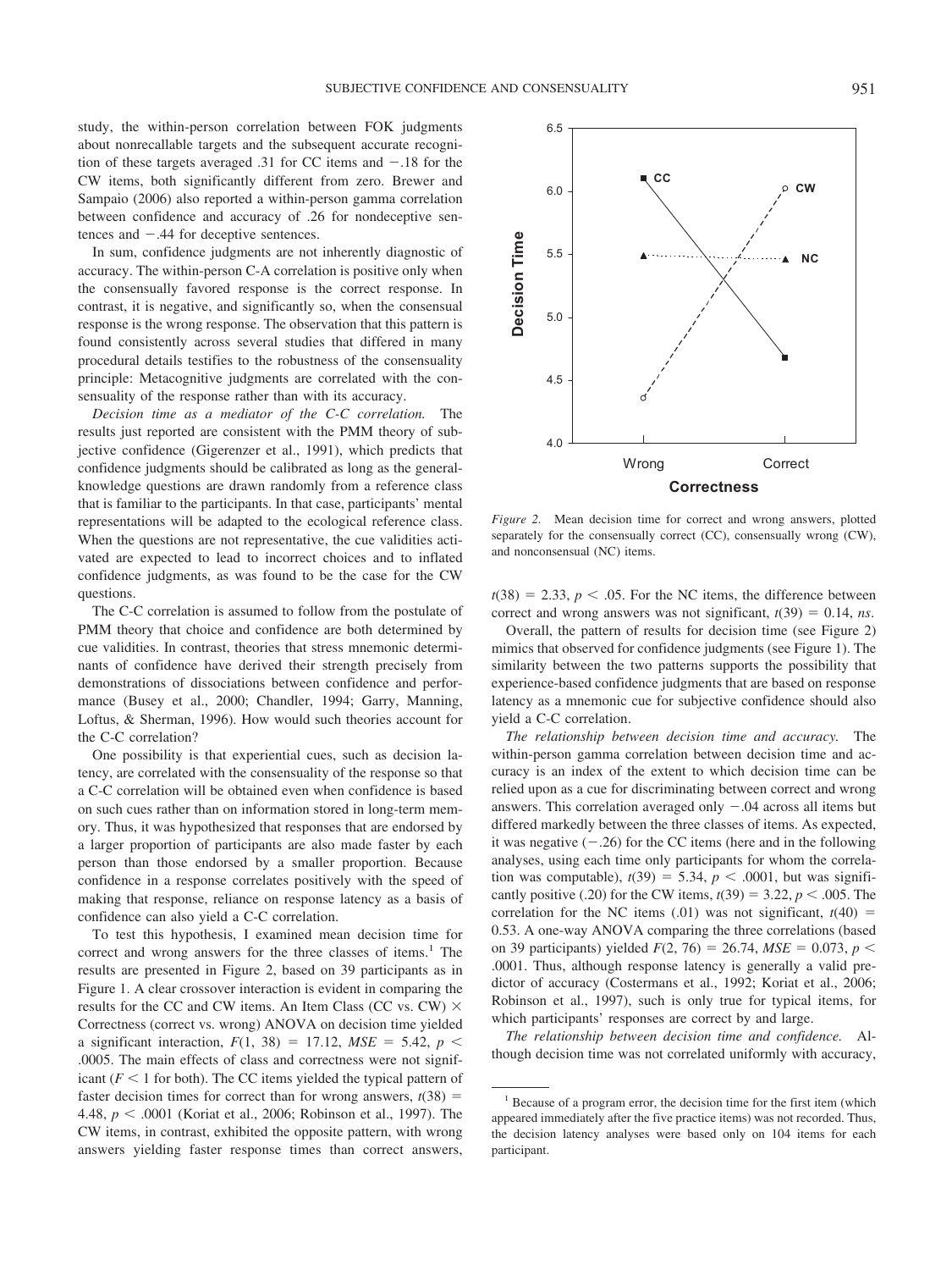participants could have made use of it as a cue for accuracy had they had access to the classification of the items as deceptive or nondeceptive. The results, however, suggest that decision time influences confidence judgments in the same way for all items under the heuristic that easily reached answers are more likely to be correct, as can be seen in Figure 3. The data for this figure were generated by first splitting the decision times for each participant at the median for each class of items and then calculating mean confidence judgments for below-median (short) and above-median (long) decision times. These means are plotted in Figure 3 as a function of the actual mean decision time for short and long responses. It can be seen that the same general trend was observed for all three classes of items: Confidence decreased with increasing decision time. A two-way ANOVA, Decision Time (short vs. long)  $\times$  Class (CC, CW, and NC), on confidence judgments yielded a significant effect for decision time,  $F(1, 40) = 81.81$ ,  $MSE = 59.95$ ,  $p < .0001$ . The effect of class was significant,  $F(2, 0.001)$  $80) = 163.54$ ,  $MSE = 21.17$ ,  $p < .0001$ , consistent with the previously noted differences in mean confidence for the three classes of items (see Figure 1). The interaction was also significant,  $F(2, 80) = 13.91$ ,  $MSE = 27.70$ ,  $p < .0001$ , possibly reflecting the observation that the utilization of response latency as a cue for confidence was lower for the NC than for the CC and CW items. However, the difference in confidence between short and long decision latencies was significant for all three classes of items: For the CC items,  $t(40) = 11.14$ ,  $p < .0001$ ; for the CW items,  $t(40) = 5.69$ ,  $p < .0001$ ; and for the NC items,  $t(40) = 4.03$ ,  $p < .0005$ . Thus, the same relationship between confidence and decision time holds for all three classes of items. It would seem that participants apply the same heuristic indiscriminately, a heuristic that is valid for representative items. Thus, reliance on



*Figure 3.* Mean confidence for answers with below-median and abovemedian decision times, plotted separately for the consensually correct (CC), consensually wrong (CW), and nonconsensual (NC) items.

decision latency as a cue for confidence should yield a pattern in which confidence is correlated with the consensuality of the answer rather than with its correctness.

*Self-consistency as a mediator of the effects of consensuality on confidence.* I turn next to the second internal cue that may affect confidence judgments—self-consistency. Assuming that in answering a question, different considerations are explored before settling on an answer, then confidence in the chosen answer may be expected to increase with the extent to which these considerations speak consistently for the same answer. Whereas selfconsistency breeds conviction, self-inconsistency and vacillation should produce feelings of doubt (Adams & Adams, 1961) and uncertainty (Kahneman & Tversky, 1973; Saito, 1998; Slovic, 1966). The C-C correlation may stem precisely from reliance on self-consistency as a basis for confidence, assuming that inconsistency between different participants reflects inconsistency and conflict within participant.

Self-consistency was indexed by the percentage of firstpresentation choices that were repeated by each participant in the second presentation of the questions, assuming that crosspresentation consistency is indicative of the consistency among the considerations that are retrieved in each presentation. This percentage averaged 83.4% across all participants and items. Mean repetition percentage was 89.8%, 83.7%, and 79.5% for the CC, CW, and NC items, respectively,  $F(2, 80) = 22.00$ ,  $MSE = 49.93$ ,  $p < .0001$ , significantly differing one from each other according to Scheffé (1953).

To examine the relationship between cross-person consensus and within-person consistency, I defined for each item a majority answer and a minority answer according to the distribution of responses made in the first presentation. I then calculated for each answer the percentage of participants who repeated that answer in the second presentation. Across all items, repetition percentage averaged 86.4% for the majority answer and 77.1% for the minority answer,  $t(40) = 8.53$ ,  $p < .0001$ . Thus, answers that were consistently selected across participants tended to be consistently selected by the same person on a second encounter with the item.

I examined next mean repetition percentage for correct and wrong answers for the three classes of items. The results are presented in Figure 4, based on 39 participants as in Figure 1. The pattern displayed in this figure mimics the patterns depicted in Figures 1 and 2. A two-way ANOVA, Item Class (CC, CW, and  $NC)$   $\times$  Correctness (correct vs. wrong), yielded nonsignificant effects for item class and correctness,  $F(2, 76) = 1.69$ ,  $MSE =$ 233.74, *ns*, and  $F(1, 38) = 1.89$ ,  $MSE = 303.67$ , *ns*, respectively. The interaction, however, was highly significant,  $F(2, 76)$  = 20.03,  $MSE = 218.88$ ,  $p < .0001$ . For the CC items, repetition percentage was significantly higher for correct answers than for wrong answers,  $t(38) = 6.38$ ,  $p < .0001$ , whereas, for the CW items, it was higher for wrong answers than for correct answers,  $t(38) = 2.16$ ,  $p < .05$ . The NC items yielded little difference between correct and wrong answers,  $t(38) = 0.78$ , *ns*. Thus, degree of deliberation, as reflected in the tendency to choose a different answer on each of the two occasions, may also mediate the relationship between consensuality and confidence.

*The relationship between self-consistency and confidence.* I also examined the relationship between self-consistency and confidence by dividing the answers that were given by a participant in Presentation 1 into those that were repeated in Presentation 2 and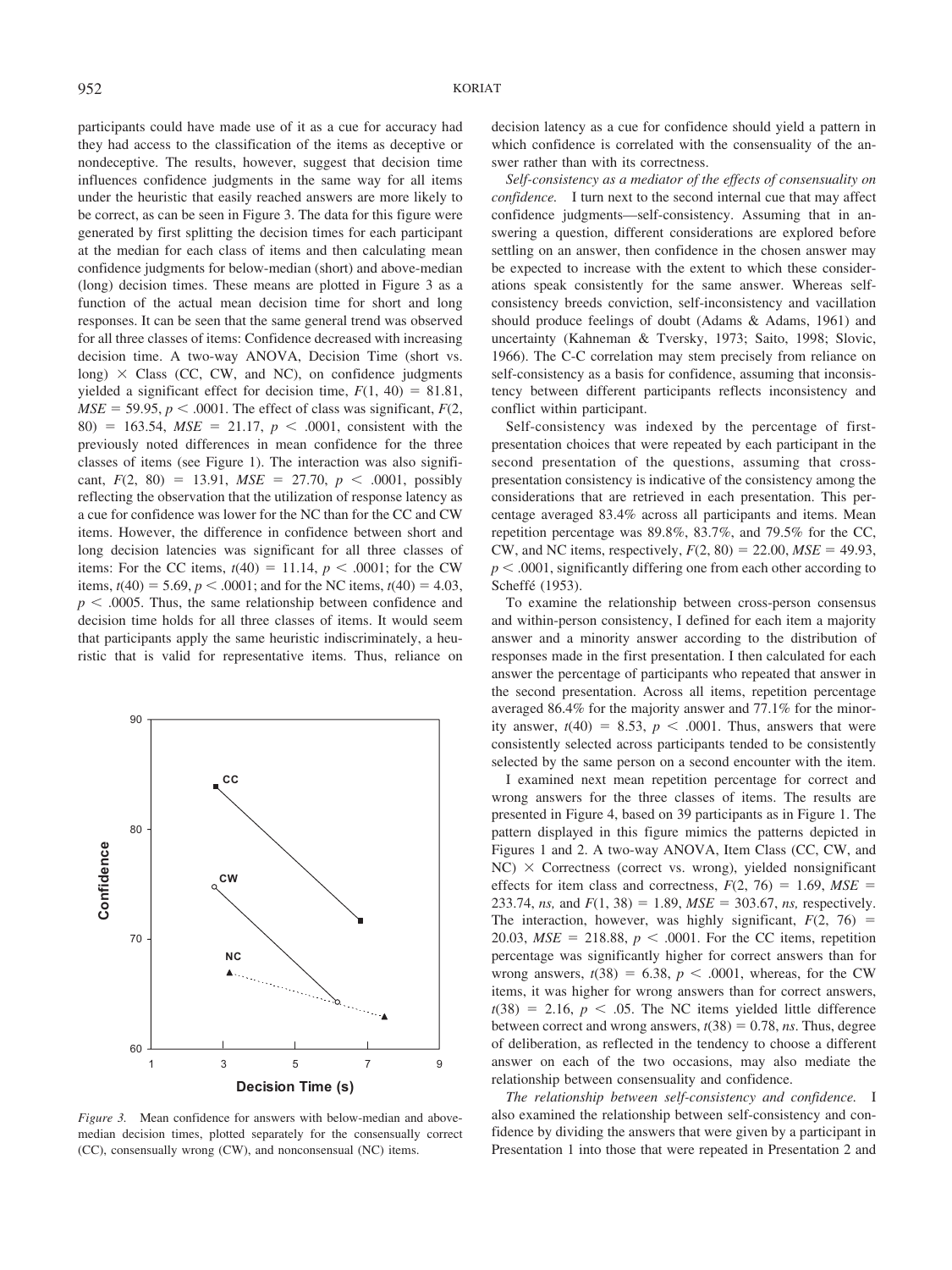

*Figure 4.* Repetition percentage for correct and wrong answers, plotted separately for the consensually correct (CC), consensually wrong (CW), and nonconsensual (NC) items.

those that were not repeated. Confidence for repeated answers was 72.5%, compared with 56.4% for nonrepeated answers,  $t(40)$  = 19.44,  $p < .0001$ . Confidence in the second presentation was also higher for the repeated (72.7%) than for the nonrepeated answers  $(56.0\%)$ ,  $t(40) = 18.57$ ,  $p < .0001$ .

Because inconsistent answers may sometimes reflect total lack of knowledge, the analyses were repeated using only responses with confidence judgments above 60.0% in Presentation 1. The differences just noted remained significant: Confidence judgments averaged 87.5% for the answers that were repeated in the second presentation, and 80.0% for the nonrepeated answers (using 36 participants who had both repeated and nonrepeated answers),  $t(35) = 5.71$ ,  $p < .0001$ . Confidence in the second presentation was also higher (84.8%) for the repeated than for the nonrepeated  $(67.4\%)$  answers,  $t(35) = 9.42$ ,  $p < .0001$ .

Using the entire range of confidence judgments, confidence was higher for repeated than for nonrepeated answers for each of the three classes (including in each case only participants for whom both means were available):  $t(39) = 10.42$ ,  $p < .0001$ , for CC items;  $t(35) = 13.61$ ,  $p < .0001$ , for CW items; and  $t(40) = 13.64, p < .0001$ , for NC items. Saito (1998) also reported results indicating that confidence in one presentation of a set of general-information questions is correlated with the likelihood of repeating the same answer on a second presentation of the questions.

In sum, assuming that the choice of different answers in the two presentations is indicative of the degree of conflict and fluctuation that is experienced by the person on each encounter with the question, then the results suggest that, like decision time, selfconsistency is also used indiscriminately across items, under the heuristic (which is valid for representative items) that answers that are consistently favored by different considerations are more likely to be correct.

*The relationship between self-consistency and decision time.* The results presented so far indicate (a) that both decision time and repetition percentage are correlated with the consensuality of the answer such that consensual answers are made faster and are more likely to be repeated and (b) that both decision time and repetition percentage are correlated with confidence such that faster responses and repeated answers are endorsed with stronger confidence. These findings accord with the idea that decision time and self-consistency may mediate the C-C correlation.

To complete the picture, I examined the relationship between decision latency and repetition percentage. For each participant, the responses in the first presentation were split into those that were repeated and those that were not repeated in Presentation 2. Median decision times were shorter for repeated answers (4.27 s) than for nonrepeated answers (4.53 s), but the difference was short of significance,  $t(40) = 1.68$ ,  $p < .11$ . The weak link between self-consistency and decision time is somewhat unexpected because it may indicate that the C-C correlation may be produced by reliance on different cues that are only partly correlated. Note, however, that median decision latency in Presentation 2 was significantly shorter for repeated answers (2.23 s) than for nonrepeated answers  $(3.03 \text{ s})$ ,  $t(40) = 6.03$ ,  $p < .0001$ .

### Discussion

The results of this study provide further evidence in support of the claim that metacognitive judgments are diagnostic of the consensuality of the response rather than its correctness. Before discussing these results, I comment on some of the unique properties of the methodology used in this study.

#### *Methodological Considerations*

The methodology of this study followed the item-based logic underlying the work of Koriat and his associates (Koriat, 1995; Koriat & Lieblich, 1977) and Brewer and his associates (Brewer & Sampaio, 2006; Brewer et al., 2005). This logic is based on two assumptions: first, that memory questions differ reliably across participants in characteristics that are pertinent to metacognitive judgments, and second, that normative data, aggregated over participants, provide information about processes that take place within participants (e.g., Schreiber & Nelson, 1998). These assumptions imply that some insight into the mechanisms underlying metacognitive judgments can be gained by studying differences between memory items.

Indeed, in Koriat and Lieblich's (1977) study on the tip of the tongue (TOT), memory pointers (word definitions) were found to differ reliably in terms of two orthogonal dimensions, the likelihood of their suggesting or eliciting the correct target and the likelihood of their evoking a preliminary FOK or feeling of not knowing. The analysis of the items that differ in terms of both dimensions provided some insight into the processes underlying FOK and TOT states, as well as the conditions that precipitate illusions of knowing. Likewise, in Koriat's (1995) study, generalinformation questions were found to differ reliably across participants in properties that seem to affect both the strength of FOK judgments that they induce when recall of the target fails and the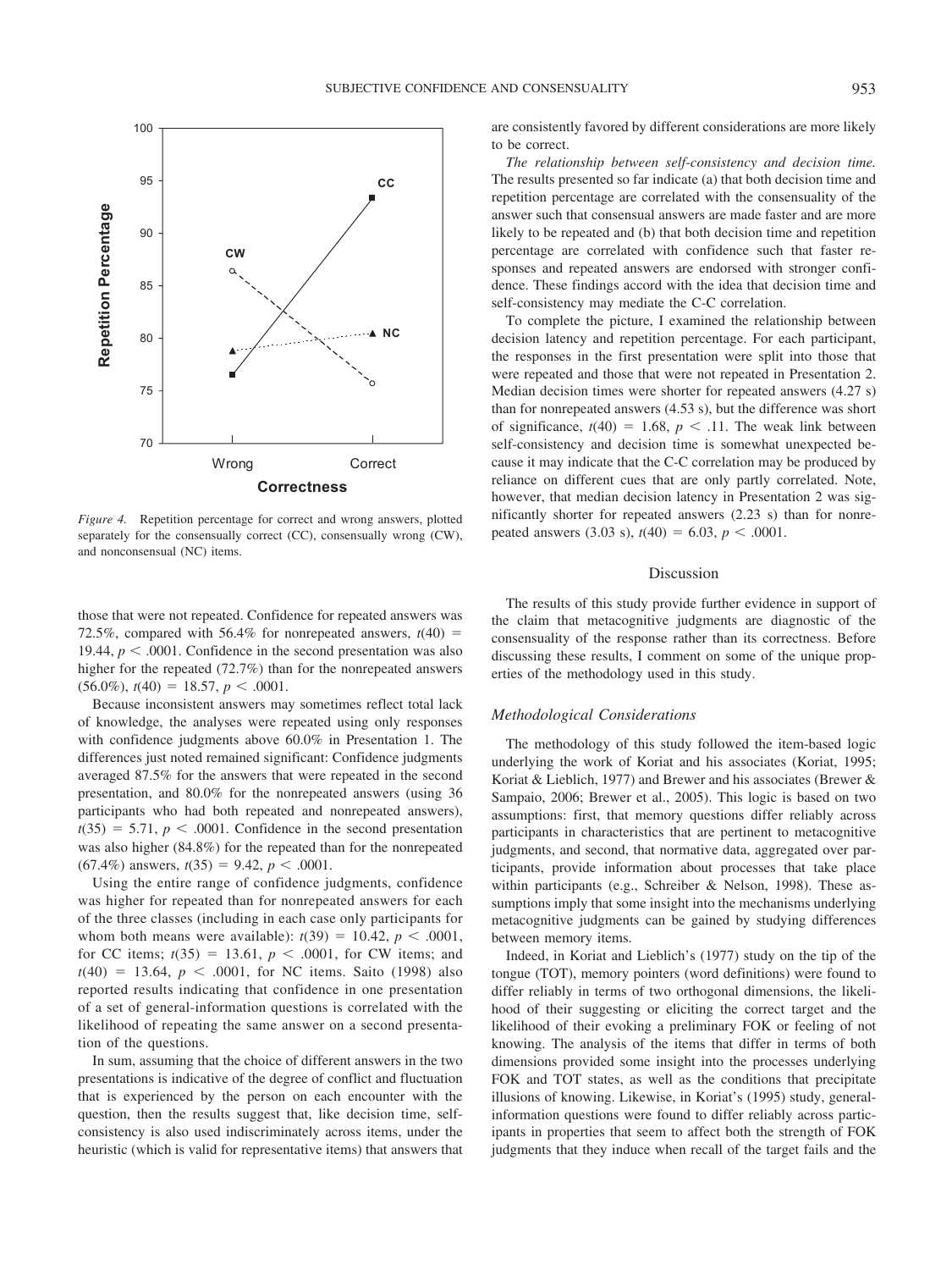accuracy of these judgments in predicting memory performance. The work of Brewer and his associates (Brewer & Sampaio, 2006; Brewer et al., 2005) also testifies to the usefulness of exploiting differences between memory items to shed light on the bases of metamemory judgments and their accuracy.

In this study, too, I focused on a normative characteristic of items that seems to be correlated with confidence—the percentage of participants who got the answer right. The results replicated the pattern observed for the phonetic-symbolism word-matching task (Koriat, 1976) and help extend the consensuality principle to a memory task that is more representative of the kind of everyday situations in which differences in subjective convictions have behavioral implications (Fischhoff et al., 1977; Goldsmith & Koriat, 2008). In both studies it was necessary to secure a sufficient number of items for which participants significantly agreed on the wrong answer. In the present study, I took advantage of the fact that real-world knowledge exhibits many occasions in which, for one reason or another (see Fischhoff et al., 1977), recall or recognition tends to deviate reliably from veridicality. Although these items may be nonrepresentative, their inclusion was critical for dissociating correctness from consensuality.

The implication of this methodological approach is twofold. On the one hand, the results underscore the importance of a representative design, as stressed by Brunswik (1956; see Dhami, Hertwig, & Hoffrage, 2004; Gigerenzer et al., 1991). Generalizations about subjective monitoring require a sampling of stimuli that reflects the ecology toward which these generalizations are intended. In previous work on subjective confidence, this principle has been discussed primarily in connection with calibration: It was argued that the overconfidence bias that has been observed in many studies derives from a biased sampling of items by researchers (Gigerenzer et al., 1991; Juslin et al., 2000). In this study, in contrast, I focused on resolution—the ability to discriminate between correct and wrong answers. Thus, the observation that the C-A correlation was only .22 across the entire sample of items is probably not very informative for making conclusions about the real world because of the nonrepresentative sampling of items in this study.

On the other hand, however, the results highlight the theoretical benefits that ensue from a deliberate inclusion of nonrepresentative items (see Roediger, 1996). It is this inclusion that allows dissociating the effects of correctness from those of consensuality, thus providing some clues into the mechanism underlying the successful monitoring of one's own performance in many real-life situations (see Koriat, Pansky, & Goldsmith, 2007).

I now review and discuss the main findings of the present study. I first examine the evidence supporting the claim that confidence judgments are correlated with the consensuality of the answer rather than with its correctness. Then, I discuss theoretical accounts of the C-C correlation, focusing on the distinction between information-based and experience-based metacognitive judgments.

#### *The Consensuality Principle*

The results on the whole confirm the consensuality principle. This principle has now been demonstrated for the phenomenal experience accompanying the task of guessing the meaning of foreign words (Koriat, 1976) and for FOK judgments on unrecalled general-information questions (Koriat, 1995) and is also consistent with the findings of Brewer and Sampaio (2006) on sentence memory. Taken together, these results suggest that metacognitive judgments are sensitive to properties of the response that make it compelling to the majority of participants. Because, by and large, people are more likely to be right than wrong, metacognitive judgments tend to be diagnostic of the correctness of the response. However, when the wrong response is the consensual response, it is this response that will be endorsed with stronger confidence. In that case, metacognitive judgments will be counterdiagnostic of the correctness of the answer (see Benjamin, Bjork, & Schwartz, 1998). Thus, even if the consensuality principle is treated only as a descriptive principle, it depicts a powerful correlation that seems to hold across different domains and, thus, to have a significant predictive value. Of course, the results also suggest that participants have no access to the classification of an item as a CC item (representative) or a CW item (nonrepresentative, deceptive). Had they had such access, they could have improved their monitoring and control processes immensely (see Koriat & Goldsmith, 1996).

The immediate theoretical implication of this principle, however, is that it argues against trace-access (or direct-access) accounts of metacognitive judgments according to which such judgments are based on privileged access to the presence or strength of memory traces (e.g., Cohen et al., 1991; Hart, 1965; see Van Zandt, 2000). These accounts were motivated primarily by findings indicating that participants are generally accurate in monitoring their memory. However, the results of this study indicate that monitoring accuracy is not inherent to memory functioning and is not guaranteed, but varies systematically with properties of the sampled items. The C-C correlation suggests that the positive within-person C-A correlation that has been generally reported in previous studies derives from the fact that in the sample of items included in those studies, participants' actual performance was overall better than chance.

These findings also support Koriat's (1993) contention that metacognitive accuracy is a by-product of memory accuracy. Because memory is accurate by and large, metamemory tends also to be accurate. When memory goes wrong, metamemory will also go wrong. Hence, when memory is led astray for a variety of reasons, it might be futile to expect that metacognitive judgments such as FOK or subjective confidence would have privileged access to the correct target (see Koriat, 1993, 1994).

As indicated earlier, the present results are also in line with the recent findings of Brewer and his associates (Brewer & Sampaio, 2006; Brewer et al., 2005; see also Fischhoff et al., 1977) in which confidence judgments were compared between deceptive and nondeceptive sentences. However, whereas Brewer and his associates described their results in terms of the contrast between deceptive and nondeceptive items, I preferred to cast the results of the present study in terms of the consensuality of the answer. The weakness of this formulation, of course, is that consensuality does not bring to mind a specific theoretical mechanism (see below). Its advantage, however, is that consensuality is defined strictly in terms of cognitive performance, and hence, its relation to metacognitive accuracy is not trivial. In contrast, the terms *deceptive* and *misleading* are often used to imply not only a cognitive error but also a metacognitive failure. For example, Brewer and Sampaio (2006) stated, "We use the term *deceptive* to refer to items that tend to lead to memory errors without the rememberer being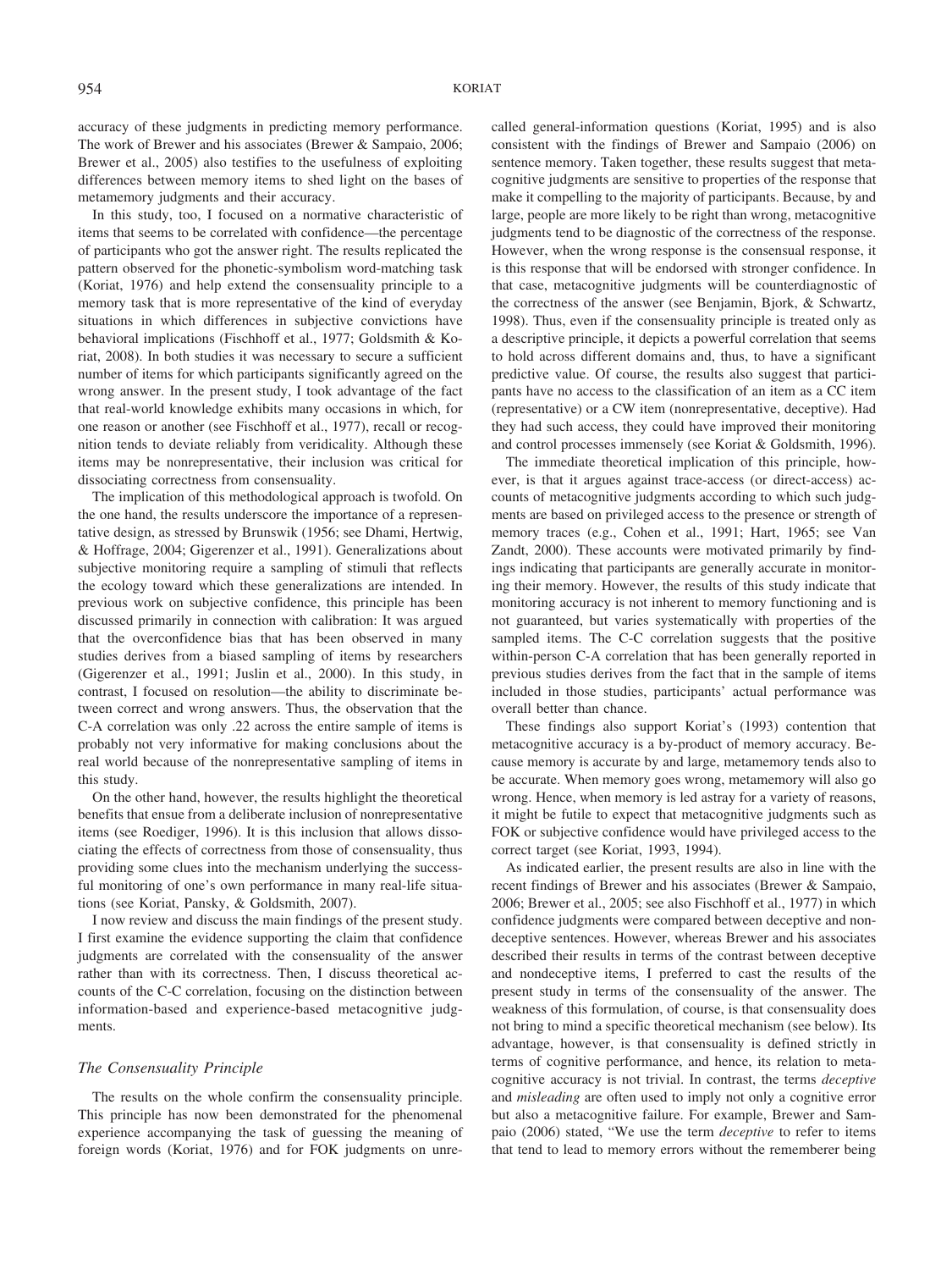aware of the processes leading to the errors" (p. 541). Such a definition invites treating deceptive items as a special category in terms of the underlying process: "the confidence/accuracy relation breaks down when the memory performance involves unconscious reconstructive memory processes that lead to a memory response that is different from the original input information" (Brewer & Sampaio, 2006, p. 541). In contrast, I do not see the process underlying confidence judgments for deceptive items as differing in quality from the process underlying confidence judgments in general. The process that leads to erroneous metacognitive judgments in some cases is the same as that which is responsible for the accuracy of these judgments in other cases. Thus, describing the results in terms of consensuality has the advantage that it allows the critical variable to be specified in terms of a factor that is operationally separate from metacognitive accuracy and error.

## *The Processes Underlying The Confidence–Consensuality Correlation*

Let us now examine the theoretical accounts of the C-C correlation. It was proposed that several mechanisms can converge in producing this correlation. These mechanisms presumably differ in their characteristics and in the conditions under which they are likely to dominate in affecting metacognitive judgments. Nevertheless, each of them, alone or in combination with the others, may contribute to the C-C correlation. Of course, future research should attempt to specify their relative contribution under different conditions, but in this study, I chose to focus on the consensuality principle as their common outcome.

I examined these mechanisms in the context of the distinction between information-based and experience-based metacognitive judgments (Kelley & Jacoby, 1996; Koriat et al., in press; Matvey, Dunlosky, & Guttentag, 2001; Slovic & Peters, 2006; Strack, 1992). Information-based judgments are assumed to rely on a deliberate inference from domain-specific beliefs and theories and on specific knowledge retrieved from memory. Indeed, several theories of subjective confidence assign a critical role to information-based processes: They assume, for example, that confidence is based on the strength of the evidence that is marshaled in favor of the chosen answer relative to the evidence in support of the alternative answers (e.g., Griffin & Tversky, 1992; Koriat et al., 1980; Yates et al., 2002). The PMM theory is an example of such theories (see Todd & Gigerenzer, 2007). It assumes that both choice and confidence are based on stored domain-specific knowledge about cues and their cue validities. The C-C correlation can be seen to ensue from the assumption that confidence and choice are both determined by the same set of cue validities. Presumably, in the case of the CC items, the hierarchy of cues used and their validities correspond to those of the ecological validities and hence lead to confidence judgments being relatively well calibrated. Such is probably not the case for CW items, which yield a large proportion of incorrect answers and unwarranted confidence levels.

The PMM theory can, in fact, be extended to account for the FOK results of Koriat (1995) as well. As noted earlier, according to Koriat's (1993) accessibility model, FOK judgments are based on the accessibility of partial clues about the target (the number of clues retrieved and their ease of access) regardless of the accuracy of these cues. For typical memory pointers, however, the majority of partial clues about the elusive target are correct, and hence their accessibility is diagnostic of the availability of the target in memory. This is clearly true for the CC items in Koriat's (1995) study, which were found to bring to mind more correct than incorrect answers among participants who did produce an answer. The CW memory pointers, in contrast, precipitated more wrong than correct answers among participants who did recall a target and presumably activated many incorrect partial clues among participants who failed to produce any answer. Hence, the FOK judgments provided by these participants were likely to be based on nondiagnostic cues. Clearly, this account, as well as the PMM account of confidence, assumes that participants do not have access to the actual ecological validities of the cues underlying their metacognitive judgments.

Turning next to experience-based judgments, these are assumed to rely on heuristics that make use of internal, mnemonic cues. These cues reside in the online feedback from the cognitive operations that are used to perform the task (Kelley & Jacoby, 1996; Koriat & Levy-Sadot, 1999). It was proposed that experiencebased judgments may also contribute to the C-C correlation. This proposition was tested with regard to two potential cues— decision time and self-consistency. For each of these, I examined how it relates to consensuality on the one hand and to subjective confidence on the other hand.

The results were quite clear for both cues. With regard to decision time, a comparison of decision times for correct and wrong answers for the three classes of items (see Figure 2) yielded a pattern that mimicked closely the pattern observed for confidence judgments (see Figure 1): For the CC items, decision time was shorter for correct than for incorrect answers, as has been found to be the case by others (Costermans et al., 1992; Koriat et al., 2006; Robinson et al., 1997), but the reverse was true for the CW items. In parallel, the relationship between decision time and confidence was found to be the same across item types (see Figure 3): Confidence increased as decision time decreased for all three classes of items. These results indicate that reliance on decision latency as a cue for confidence can also produce a C-C correlation.

The same general pattern was observed for self-consistency as indexed by the tendency to choose the same answer again in the second administration of the test. The results for response repetition (see Figure 4) mimicked the pattern observed for the relationship between consensuality and confidence (see Figure 1): For CC items, rate of repetition was higher for correct than for wrong answers, whereas the opposite was true for CW items. At the same time, confidence was higher for repeated than for nonrepeated answers for each of the three classes of item.

The two internal cues—response latency and self-consistency were related in that decision times in Presentation 1 were shorter for answers that were repeated in Presentation 2 than for those that were not repeated. Surprisingly, however, the relationship was not strong. Perhaps the observed effects of consensuality reflect the combined effects of several cues that are only partly intercorrelated. If so, there is a methodological advantage in focusing on consensuality at the empirical level while attempting to specify the mechanisms that mediate its effects.

Several questions remain open and must be addressed in future research. The first question concerns the possible mediating role of mnemonic cues in the C-C correlation. The results indicated very systematic relations between consensuality, decision time, self-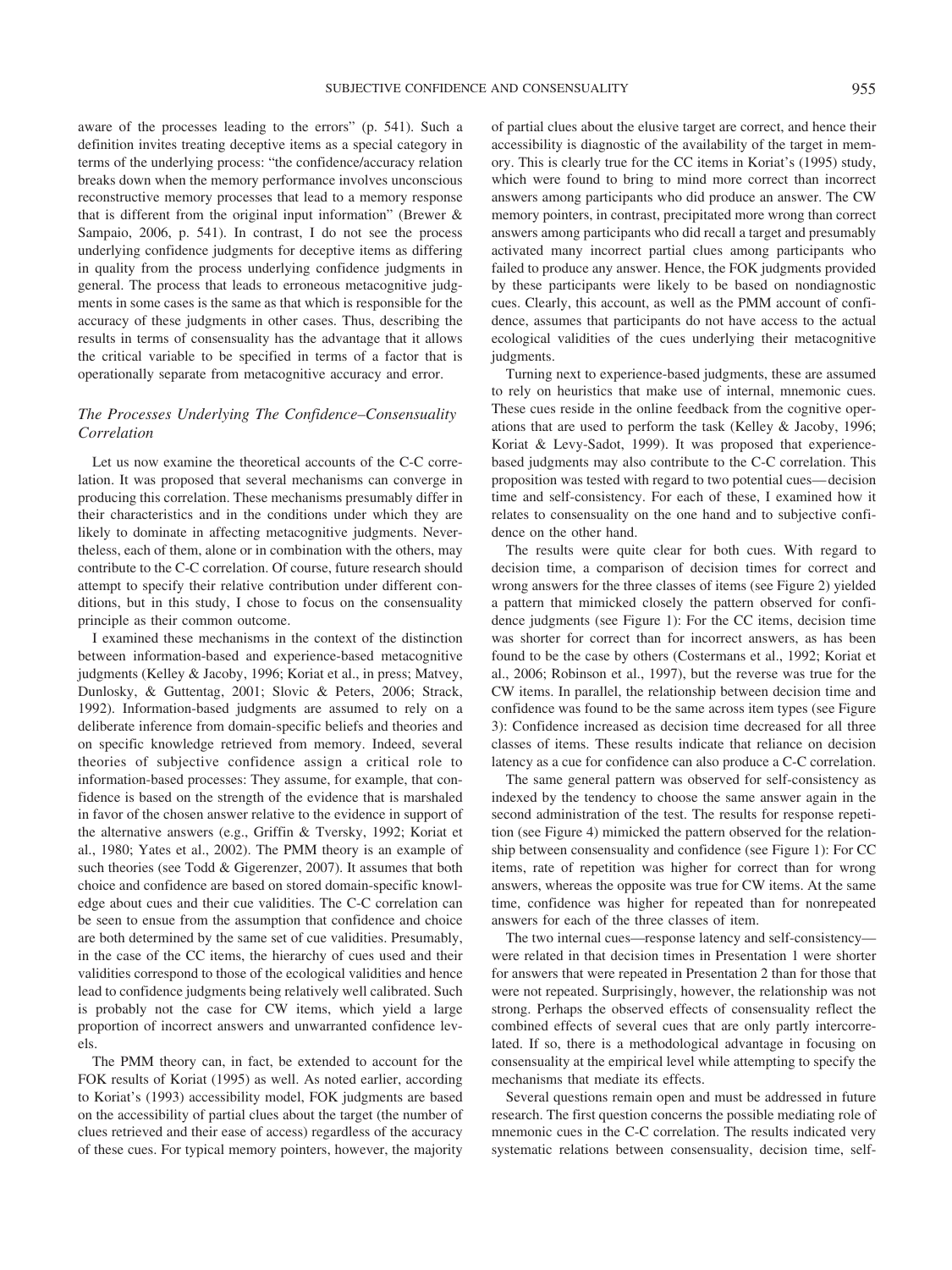consistency, and confidence, but what is the mechanism underlying these relations? For example, why is it the case that consensually favored answers are associated with greater fluency (faster response time) and self-consistency? This question requires a model that specifies the processes underlying choice and decision and perhaps the relationships between these processes and those underlying confidence. Several such models exist (e.g., Griffin & Tversky, 1992; Juslin & Olsson, 1997; Vickers, 1979), but their evaluation is beyond the scope of this article.

A second question concerns the relation between informationbased and mnemonic-based processes. Previous research indicated that these two types of processes can sometimes conflict, affecting metacognitive judgments in opposite directions. For example, Koriat et al. (in press) had participants choose an answer to generalinformation questions, then list either one reason or four reasons in support of their choice, and finally indicate their confidence in the correctness of the answer. Participants' confidence judgments were lower after listing four reasons than after listing one reason. Presumably, the effects of the mnemonic cue of ease of retrieval (one reason is easier to retrieve than four) won over the effects of the declarative, informational content of the reasons listed (see Schwarz, 2004, for a review). In the present article however, it was argued that both types of processes may converge in producing the C-C relationship. What is the contribution of each of them to this relationship?

The observation that the C-C correlation was equally found for participants exhibiting very different levels of knowledge may suggest a greater contribution of experience-driven than of information-driven processes. This suggestion is consistent with other results that testify to the failure of beliefs and knowledge to affect metacognitive judgments (e.g., Koriat et al., 2004) and with the claim that people often choose in line with their intuitions even when other information undermines the validity of these intuitions (Simmons & Nelson, 2006).

Other observations, however, suggest a contribution of information-driven processes that cannot be accounted for by the consensuality principle. For example, confidence judgments were higher for the consensual answer for both CC and CW items, but the difference was larger for the CC items (see Figure 1) even when the two sets of items were matched in terms of the proportion of consensual responses. In addition, confidence was overall higher for the CC than for the CW items (see Figure 3). These observations suggest an effect of the actual correctness of the answer over and above that captured by its consensuality.

In fact, an important theoretical question is whether we should leave room for the possibility that one's answer is sometimes based on direct knowledge that is associated with strong confidence. Clearly, in many cases, people's choice of a particular answer may be based on the recollection of specific, idiosyncratic details. For example, in one of my experiments, one participant was completely confident that Canberra rather than Sydney is the capital of Australia (a CW item) because he had lived previously in Canberra. How does such sheer real-life knowledge affect confidence? Possibly, the answer provided in such cases is associated with a short response latency and high consistency, but can we be sure that the strong conviction is indeed based on these mnemonic cues rather than on the fact that the answer is based on sheer knowledge? In fact, Metcalfe (2000), who endorsed the idea that metacognitive judgments are generally inferential in nature, argued for the postulation of a special noetic state in which people have direct access to their knowledge. Assuming that answers that are based on sheer, direct knowledge are generally correct, this would explain the higher confidence in the CC than in the CW items.

How then do information-based and mnemonic-based processes combine in producing the C-C relationship? One possibility is that the informational content of the considerations that are explored by participants in choosing an answer (e.g., that a certain city has a famous soccer team; Gigerenzer et al., 1991) generally discloses the ecological structure of the environment as has been absorbed through past experience and that this structure has most likely helped to shape the subjective experience associated with the choice of that answer. Benjamin and Bjork (1996), for example, reviewed the learning principles that make retrieval fluency generally (but not always) a diagnostic cue for memory accuracy. In general, information that is better learned is more readily accessible and tends to come to mind with greater consistency and persistence. Thus, the C-C correlation may result from information-driven processes that affect confidence judgments directly (e.g., Koriat et al., 1980; Todd & Gigerenzer, 2007), but they may also affect these judgments indirectly through their influence on the mnemonic cues that are associated with task performance. In his analysis of the bases of judgments of learning, Koriat (1997) proposed several predictions that follow from the distinction between the direct and mediated effects of information-driven processes. It would be useful to extend his framework to the study of confidence judgments.

In sum, the present study provided additional evidence for the consensuality principle. This principle can serve to organize and summarize some of the experimental evidence on metacognitive judgments and appears to be consistent with both informationbased and experience-based accounts of subjective confidence. The strength of this principle is that it pinpoints an operationally defined parameter that serves as a powerful mediator of the accuracy of metacognitive judgments. The results help reinforce the idea that intuitive feelings, such as the FOK or sheer subjective convictions, do not have privileged access to correct information. Rather, they are based on the same processes that underlie retrieval and decision, and when these processes go astray, so will the associated metacognitive judgments (Koriat, 1993). This conclusion motivates a detailed analysis of the complex processes underlying metacognitive judgments and their accuracy.

#### References

- Adams, J. K., & Adams, P. A. (1961). Realism of confidence judgments. *Psychological Review, 68,* 33– 45.
- Alter, A. L., Oppenheimer, D. M., Epley, N., & Eyre, R. N. (2007). Overcoming intuition: Metacognitive difficulty activates analytic reasoning. *Journal of Experimental Psychology: General, 136,* 569 –576.
- Baranski, J. V., & Petrusic, W. M. (1994). The calibration and resolution of confidence in perceptual judgments. *Perception & Psychophysics, 55,* 412– 428.
- Barnes, A. E., Nelson, T. O., Dunlosky, J., Mazzoni, G., & Narens, L. (1999). An integrative system of metamemory components involved in retrieval. In D. Gopher & A. Koriat (Eds.), *Attention and performance XVII: Cognitive regulation of performance: Interaction of theory and application* (pp. 287–313). Cambridge, MA: MIT Press.
- Begg, I., Duft, S., Lalonde, P., Melnick, R., & Sanvito, J. (1989). Memory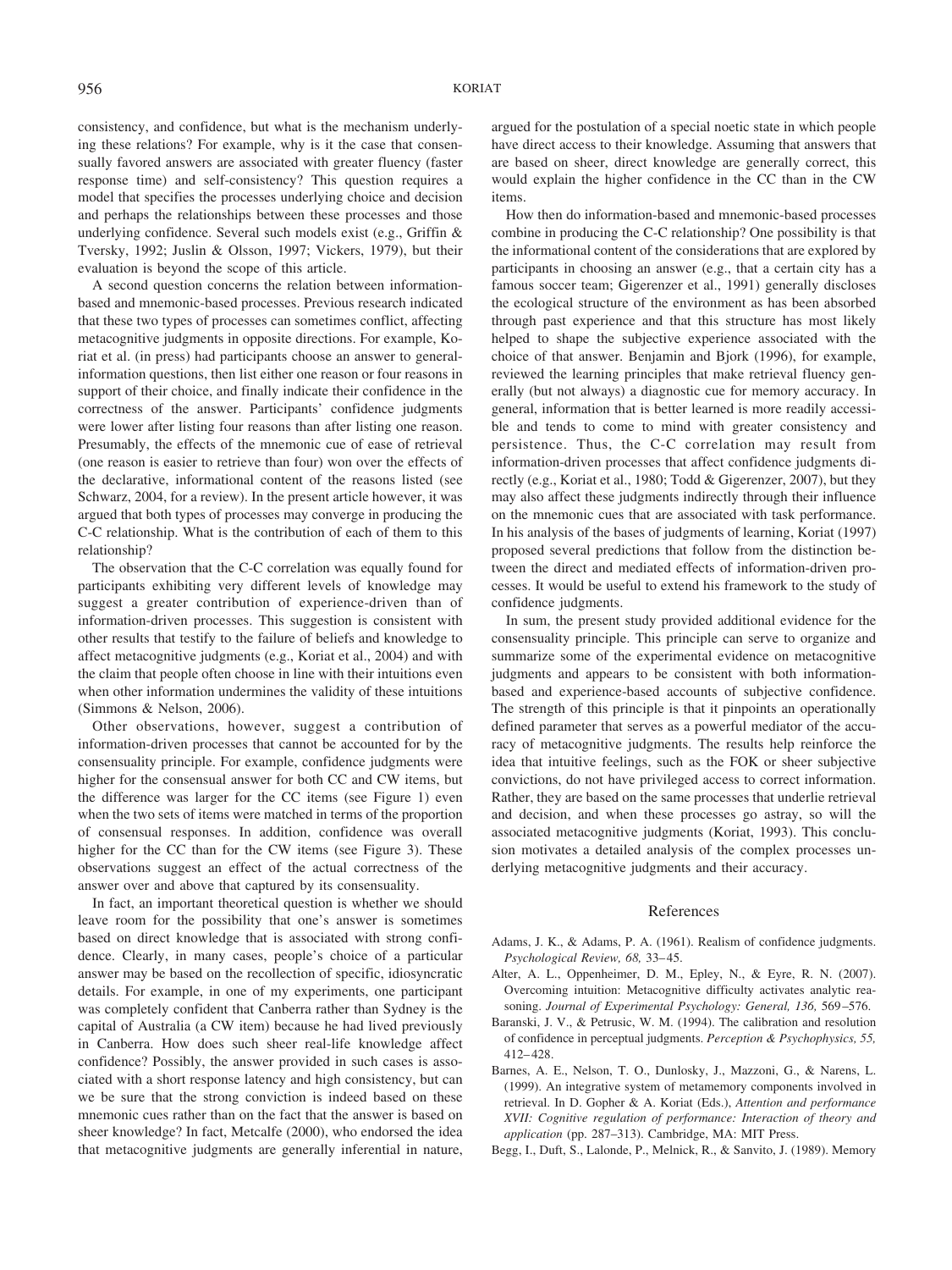predictions are based on ease of processing. *Journal of Memory and* Language, 28, 610-632.

- Benjamin, A. S., & Bjork, R. A. (1996). Retrieval fluency as a metacognitive index. In L. Reder (Ed.), *Implicit memory and metacognition* (pp. 309 –338). Hillsdale, NJ: Erlbaum.
- Benjamin, A. S., Bjork, R. A., & Schwartz, B. L. (1998). The mismeasure of memory: When retrieval fluency is misleading as a metamnemonic index. *Journal of Experimental Psychology: General, 127, 55*–68.
- Bothwell, R. K., Deffenbacher, K. A., & Brigham, J. C. (1987). Correlation of eyewitness accuracy and confidence: Optimality hypothesis revisited. Journal of Applied Psychology, 72, 691-695.
- Brewer, W. F., & Sampaio, C. (2006). Processes leading to confidence and accuracy in sentence recognition: A metamemory approach. *Memory, 14,* 540 –552.
- Brewer, W. F., Sampaio, C., & Barlow, M. R. (2005). Confidence and accuracy in the recall of deceptive and nondeceptive sentences. *Journal of Memory and Language, 52,* 618 – 627.
- Brown, R. W. (1958). *Words and things.* Glencoe, IL: Free Press.
- Brunswik, E. (1956). *Perception and representative design in psychological experiments.* Berkeley: University of California Press.
- Busey, T. A., Tunnicliff, J., Loftus, G. R., & Loftus, E. (2000). Accounts of the confidence–accuracy relation in recognition memory. *Psychonomic Bulletin & Review, 7,* 26 – 48.
- Chandler, C. C. (1994). Studying related pictures can reduce accuracy, but increase confidence, in a modified recognition test. *Memory & Cognition, 22,* 273–280.
- Cohen, R. L., Sandler, S. P., & Keglevich, L. (1991). The failure of memory monitoring in a free recall task. *Canadian Journal of Psychology, 45,* 523–538.
- Costermans, J., Lories, G., & Ansay, C. (1992). Confidence level and feeling of knowing in question answering: The weight of inferential processes. *Journal of Experimental Psychology: Learning, Memory, and Cognition, 18,* 142–150.
- Dhami, M., Hertwig, R., & Hoffrage, U. (2004). The role of representative design in an ecological approach to cognition. *Psychological Bulletin, 130,* 959 –988.
- Dougherty, M. R. P. (2001). Integration of the ecological and error models of overconfidence using a multiple-trace memory model. *Journal of Experimental Psychology: General, 130,* 579 –599.
- Dunning, D., Johnson, K., Ehrlinger, J., & Kruger, J. (2003). Why people fail to recognize their own incompetence. *Current Directions in Psychological Science, 12,* 83– 87.
- Erev, I., Wallsten, T. S., & Budescu, D. V. (1994). Simultaneous over- and underconfidence: The role of error in judgment processes. *Psychological Review, 101,* 519 –527.
- Fischhoff, B., Slovic, P., & Lichtenstein, S. (1977). Knowing with certainty: The appropriateness of extreme confidence. *Journal of Experimental Psychology: Human Perception and Performance, 3,* 552–564.
- Garry, M., Manning, C. G., Loftus, E. F., & Sherman, S. J. (1996). Imagination inflation: Imagining a childhood event inflates confidence that it occurred. *Psychonomic Bulletin & Review, 3,* 208 –214.
- Gigerenzer, G., Hoffrage, U., & Kleinbölting, H. (1991). Probabilistic mental models: A Brunswikian theory of confidence. *Psychological Review, 98,* 506 –528.
- Gilbert, D. T. (2002). Inferential correction. In T. Gilovich, D. Griffin, & D. Kahneman (Eds.), *Heuristics and biases* (pp. 167–184). New York: Cambridge University Press.
- Goldsmith, M., & Koriat. A. (2008). The strategic regulation of memory accuracy and informativeness. In A. Benjamin & B. H. Ross (Eds.), *The psychology of learning and motivation* (Vol. 48, pp. 1–60). London: Academic Press.
- Griffin, D., & Tversky, A. (1992). The weighing of evidence and the determinants of confidence. *Cognitive Psychology, 24,* 411– 435.
- Gruneberg, M. M., Smith, R. L., & Winfrow, P. (1973). An investigation into response blockaging. *Acta Psychologica, 37,* 187–196.
- Hart, J. T. (1965). Memory and the feeling-of-knowing experience. *Journal of Educational Psychology, 56,* 208 –216.
- Hoffrage, U. (2004). Overconfidence. In R. F. Pohl (Ed.), *Cognitive illusions: A handbook on fallacies and biases in thinking, judgment and memory* (pp. 235–254). Hove, England: Psychology Press.
- Jacoby, L. L., & Whitehouse, K. (1989). An illusion of memory: False recognition influenced by unconscious perception. *Journal of Experimental Psychology: General, 118,* 126 –135.
- Juslin, P., & Olsson, H. (1997). Thurstonian and Brunswikian origins of uncertainty in judgment: A sampling model of confidence in sensory discrimination. *Psychological Review, 104,* 344 –366.
- Juslin, P., Winman, A., & Olsson, H. (2000). Naive empiricism and dogmatism in confidence research: A critical examination of the hard– easy effect. *Psychological Review, 107,* 384 –396.
- Kahneman, D. (2003). A perspective on judgment and choice: Mapping bounded rationality. *American Psychologist, 58,* 697–720.
- Kahneman, D., & Tversky, A. (1973). On the psychology of prediction. *Psychological Review, 80,* 237–251.
- Kelley, C. M., & Jacoby, L. L. (1996). Adult egocentrism: Subjective experience versus analytic bases for judgment. *Journal of Memory and Language, 35,* 157–175.
- Kelley, C. M., & Lindsay, D. S. (1993). Remembering mistaken for knowing: Ease of retrieval as a basis for confidence in answers to general knowledge questions. *Journal of Memory and Language, 32,* 1–24.
- Kelley, C. M., & Rhodes, M. G. (2002). Making sense and nonsense of experience: Attributions in memory and judgment. In B. H. Ross (Ed.), *The psychology of learning and motivation* (Vol. 41, pp. 293–320). New York: Academic Press.
- Kelley, C. M., & Sahakyan, L. (2003). Memory, monitoring, and control in the attainment of memory accuracy. *Journal of Memory and Language, 48,* 704 –721.
- Klayman, J., Soll, J. B., & Juslin, P. (2006). Subjective confidence and the sampling of knowledge. In K. Fiedler & P. Juslin (Eds.), *Information sampling and adaptive cognition* (pp. 153–182). Cambridge, England: Cambridge University Press.
- Koriat, A. (1975). Phonetic symbolism and feeling of knowing. *Memory & Cognition, 3,* 545–548.
- Koriat, A. (1976). Another look at the relationship between phonetic symbolism and the feeling of knowing. *Memory & Cognition, 4,* 244 – 248.
- Koriat, A. (1993). How do we know that we know? The accessibility model of the feeling of knowing. *Psychological Review, 100,* 609 – 639.
- Koriat, A. (1994). Memory's knowledge of its own knowledge: The accessibility account of the feeling of knowing. In J. Metcalfe & A. P. Shimamura (Eds.), *Metacognition: Knowing about knowing* (pp. 115– 135). Cambridge, MA: MIT Press.
- Koriat, A. (1995). Dissociating knowing and the feeling of knowing: Further evidence for the accessibility model. *Journal of Experimental Psychology: General, 124,* 311–333.
- Koriat, A. (1997). Monitoring one's own knowledge during study: A cue-utilization approach to judgments of learning. *Journal of Experimental Psychology: General, 126,* 349 –370.
- Koriat, A. (1998). Metamemory: The feeling of knowing and its vagaries. In M. Sabourin, F. Craik, & M. Robert (Eds.), *Advances in psychological science* (Vol. 2, pp. 461– 469). Hove, England: Psychology Press.
- Koriat, A. (2007). Metacognition and consciousness. In P. D. Zelazo, M. Moscovitch, & E. Thompson (Eds.), *The Cambridge handbook of consciousness* (pp. 289 –325). Cambridge, England: Cambridge University Press.
- Koriat, A., Bjork, R. A., Sheffer, L., & Bar, S. K. (2004). Predicting one's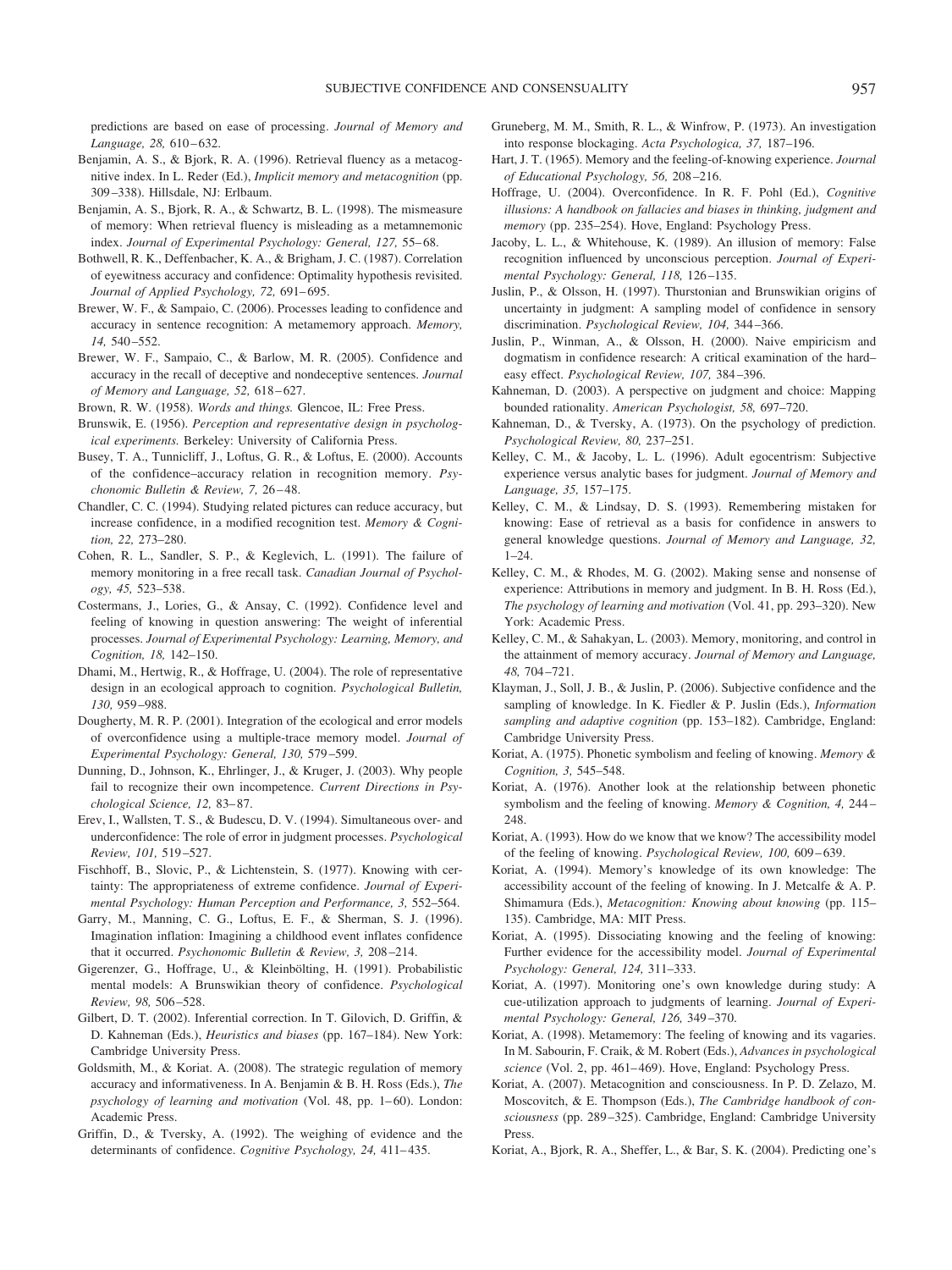own forgetting: The role of experience-based and theory-based processes. *Journal of Experimental Psychology: General, 133, 643-656.* 

- Koriat, A., & Goldsmith, M. (1996). Monitoring and control processes in the strategic regulation of memory accuracy. *Psychological Review, 103,*  $490 - 517$ .
- Koriat, A., & Levy-Sadot, R. (1999). Processes underlying metacognitive judgments: Information-based and experience-based monitoring of one's own knowledge. In S. Chaiken & Y. Trope (Eds.), *Dual process theories in social psychology* (pp. 483–502). New York: Guilford Press.
- Koriat, A., & Levy-Sadot, R. (2001). The combined contributions of the cue-familiarity and accessibility heuristics to feelings of knowing. *Journal of Experimental Psychology: Learning, Memory, and Cognition, 27,*  $34 - 53.$
- Koriat, A., Lichtenstein, S., & Fischhoff, B. (1980). Reasons for confidence. *Journal of Experimental Psychology: Human Learning and Memory, 6,* 107–118.
- Koriat, A., & Lieblich, I. (1977). A study of memory pointers. *Acta Psychologica, 41,* 151–164.
- Koriat, A., Ma'ayan, H., & Nussinson, R. (2006). The intricate relationships between monitoring and control in metacognition: Lessons for the cause-and-effect relation between subjective experience and behavior. *Journal of Experimental Psychology: General, 135,* 36 – 69.
- Koriat, A., Nussinson, R., Bless, H., & Shaked, N. (in press). Informationbased and experience-based metacognitive judgments: Evidence from subjective confidence. In J. Dunlosky & R. A. Bjork (Eds.), *Handbook of memory and metamemory.* Mahwah, NJ: Erlbaum.
- Koriat, A., Pansky, A., & Goldsmith, M. (2007). *An output-bound perspective on false memories: The case of the Deese-Roediger-McDermott (DRM) paradigm.* Manuscript in preparation.
- Lichtenstein, S., & Fischhoff, B. (1977). Do those who know more also know more about how much they know? The calibration of probability judgments. *Organizational Behavior and Human Performance, 20,* 159 –183.
- Lichtenstein, S., Fischhoff, B., & Phillips, L. D. (1982). Calibration of probabilities: The state of the art to 1980. In D. Kahneman, P. Slovic, & A. Tversky (Eds.), *Judgment under uncertainty: Heuristics and biases* (pp. 306 –334). Cambridge, England: Cambridge University Press.
- Matvey, G., Dunlosky, J., & Guttentag, R. (2001). Fluency of retrieval at study affects judgments of learning (JOLs): An analytic or nonanalytical basis for JOLs? *Memory & Cognition, 29,* 222–233.
- McKenzie, C. R. M. (1997). Underweighting alternatives and overconfidence. *Organizational Behavior and Human Decision Processes, 71,* 141–160.
- Metcalfe, J. (2000). Feelings and judgments of knowing: Is there a special noetic state? *Consciousness and Cognition, 9,* 178 –186.
- Metcalfe, J., Schwartz, B. L., & Joaquim, S. G. (1993). The cue-familiarity heuristic in metacognition. *Journal of Experimental Psychology: Learning, Memory, and Cognition, 19,* 851– 864.
- Nelson, T. O. (1984). A comparison of current measures of the accuracy of feeling-of-knowing predictions. *Psychological Bulletin, 95,* 109 –133.
- Nelson, T. O., Gerler, D., & Narens, L. (1984). Accuracy of feeling-ofknowing judgments for predicting perceptual identification and relearning. *Journal of Experimental Psycholog*y*: General, 113,* 282–300.
- Nelson, T. O., & Narens, L. (1990). Metamemory: A theoretical framework and new findings. In G. Bower (Ed.), *The psychology of learning and motivation*: *Advances in research and theory* (Vol. 26, pp. 125–123). San Diego, CA: Academic Press.
- Nelson, T. O., Narens, L., & Dunlosky, J. (2004). A revised methodology for research on metamemory: Pre-judgment recall and monitoring (PRAM). *Psychological Methods, 9,* 53– 69.
- Nickerson, R. S. (1998). Confirmation bias: A ubiquitous phenomenon in many guises. *Review of General Psychology, 2,* 175–220.
- Read, J. D., Lindsay, D. S., & Nicholls, T. (1998). The relation between confidence and accuracy in eyewitness identification studies: Is the

conclusion changing? In C. Thompson, D. Herrmann, J. Read, D. Bruce, D. Payne, & M. Toglia (Eds.), *Eyewitness memory: Theoretical and applied perspectives* (pp. 107–130). Mahwah, NJ: Erlbaum.

- Reder, L. M., & Ritter, F. E. (1992). What determines initial feeling of knowing? Familiarity with question terms, not with the answer. *Journal of Experimental Psychology: Learning, Memory, and Cognition, 18,* 435– 451.
- Reder, L. M., & Schunn, C. D. (1996). Metacognition does not imply awareness: Strategy choice is governed by implicit learning and memory. In L. M. Reder (Ed.), *Implicit memory and metacognition* (pp. 45–77). Mahwah, NJ: Erlbaum.
- Robinson, M. D., Johnson, J. T., & Herndon, F. (1997). Reaction time and assessments of cognitive effort as predictors of eyewitness memory accuracy and confidence. *Journal of Applied Psychology, 82,* 416 – 425.
- Roediger, H. L., III. (1996). Memory illusions. *Journal of Memory and Language, 35,* 76 –100.
- Roediger, H. L., III, & McDermott, K. B. (1995). Creating false memories: Remembering words not presented in lists. *Journal of Experimental Psychology: Learning, Memory, and Cognition, 21,* 803– 814.
- Saito, M. (1998). Fluctuations of answer and confidence rating in a general knowledge problem task: Is confidence rating a result of direct memoryrelevant output monitoring or not? *Japanese Psychological Research, 40,* 92–103.
- Sapir, E. (1929). A study in phonetic-symbolism. *Journal of Experimental Psychology, 12,* 225–239.
- Scheffé, H. (1953). A method for judging all contrasts in the analysis of variance. *Biometrika, 40,* 87–110.
- Schreiber, T. A., & Nelson, D. L. (1998). The relation between feelings of knowing and the number of neighboring concepts linked to the test cue. *Memory & Cognition, 26,* 869 – 883.
- Schwartz, B. L. (1994). Sources of information in metamemory: Judgments of learning and feelings of knowing. *Psychonomic Bulletin & Review, 1,* 357–375.
- Schwarz, N. (2004). Metacognitive experiences in consumer judgment and decision making. *Journal of Consumer Psychology, 14,* 332–348.
- Simmons, J. P., & Nelson, L. D. (2006). Intuitive confidence: Choosing between intuitive and nonintuitive alternatives. *Journal of Experimental Psychology: General, 135,* 409 – 428.
- Slobin, D. I. (1968). Antonymic phonetic symbolism in three natural languages. *Journal of Personality and Social Psychology, 10,* 301–305.
- Slovic, P. (1966). The cue-consistency and cue-utilization in judgment. *American Journal of Psychology, 79,* 427– 434.
- Slovic, P., & Peters, E. (2006). Risk perception and affect. *Current Directions in Psychological Science, 15,* 322–325.
- Sporer, S. L., Penrod, S., Read, D., & Cutler, B. (1995). Choosing, confidence, and accuracy: A meta-analysis of the confidence–accuracy relation in eyewitness identification studies. *Psychological Bulletin, 118,* 315–327.
- Stanovich, K. E., & West, R. F. (2000). Individual differences in reasoning: Implications for the rationality debate. *Behavioral and Brain Sciences, 23,* 645– 665.
- Strack, F. (1992). The different routes to social judgments: Experimental versus informational strategies. In L. L. Martin & A. Tesser (Eds.), *The constructions of social judgments* (pp. 249 –275). Hillsdale, NJ: Erlbaum.
- Suantak, L., Bolger, F., & Ferrell, W. R. (1996). The hard–easy effect in subjective probability calibration. *Organizational Behavior and Human Decision Processes, 67,* 201–221.
- Taylor, I. K., & Taylor, M. M. (1965). Another look at phonetic symbolism. *Psychological Bulletin, 64,* 413– 427.
- Todd, P. M., & Gigerenzer, G. (2007). Environments that make us smart: Ecological rationality. *Current Directions in Psychological Science, 16,* 167–171.
- Van Zandt, T. (2000). ROC curves and confidence judgments in recogni-